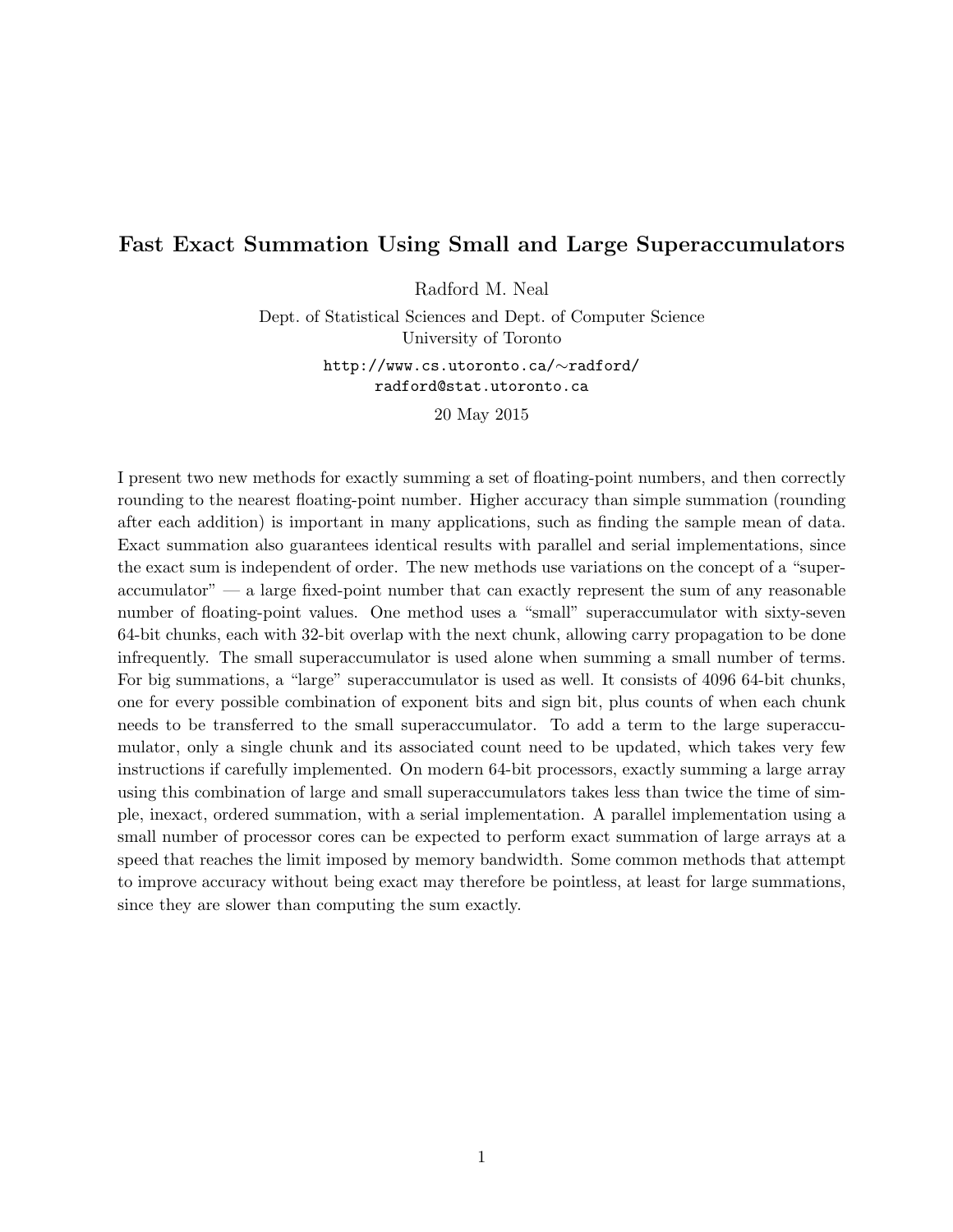# Introduction

Computing the sum of a set of numbers can produce an inaccurate result if it is done by adding each number in turn to an accumulator with limited precision, with rounding performed on each addition. The final result can be much less accurate than the precision of the accumulator if cancellation occurs between positive and negative terms, or if accuracy is lost when many small numbers are added to a larger number. Such inaccuracies are a problem for many applications, one such being the computation of the sample mean of data in statistical applications.

Much work has been done on trying to improve the accuracy of summation. Some methods aim to somewhat improve accuracy at little computational cost, but do not guarantee that the result is the correctly rounded exact sum. For example, Kahan's method (Kahan, 1965) tries to compensate for the error in each addition by subtracting this error from the next term before it is added. Another simple method is used by the R language for statistical computation (R Core Team, 1995–2015), which computes the sample mean of data by first computing a tentative mean (adding terms in the obvious way) and then adjusting this tentative mean by adding to it the mean (again, computed in the obvious way) of the difference of each term from the tentative mean. This method sometimes improves accuracy, but can also make the result less accurate. (For example, the R expression mean( $c(1e15,-1e15,0.1)$ ) gives a result accurate to only three decimal digits, whereas the obvious method would give the exact mean rounded to about 16 digits of accuracy).

Many methods have been developed that instead compute the *exact* sum of a set of floating-point values, and then correctly round this exact sum to the closest floating-point value. This obviously would be preferable to any non-exact method, if the exact computation could be done sufficiently quickly.

An additional advantage of exact methods is that they can easily be parallelized, without changing the result, since unlike inexact summation, the exact sum does not depend on the order in which terms are added. In contrast, parallelizing simple summation in the obvious way, by splitting the sum into parts that are summed (inexactly) in parallel, then adding these partial sums, will in general produce a different result than the simple serial method. Furthermore, the result obtained will depend on the details of the parallel algorithm, and perhaps on the run-time availability of processor cores.

Differing results will also arise from serial implementations that do not sum terms in the usual left-to-right order. Such implementations are otherwise attractive, since many modern processors have multiple computational units that can be exploited via instruction-level parallelism, if data dependencies allow it. Summing four numbers as  $((a_1 + a_2) + a_3) + a_4$  does not allow for any parallelism, but summing them as  $(a_1 + a_2) + (a_3 + a_4)$  does, although it may produce a different result. In contrast, focusing on exact computation ensures that any improvements in computational methods will not lead to non-reproducible results.

Exact summation methods fall into two classes — those implemented using standard floatingpoint arithmetic operations available in hardware on most current processors, such as the methods of Zhu and Hayes (2010), and those that instead perform the summation with integer arithmetic, using a "superaccumulator". Hybrid methods using both techniques been investigated by Collange, Defour, Graillat, and Iakymchuk (2015a,b).

The methods of this paper can be seen as using "small" and "large" variations on a superaccumulator, though the "large" variation resembles other superaccumulator schemes only distantly.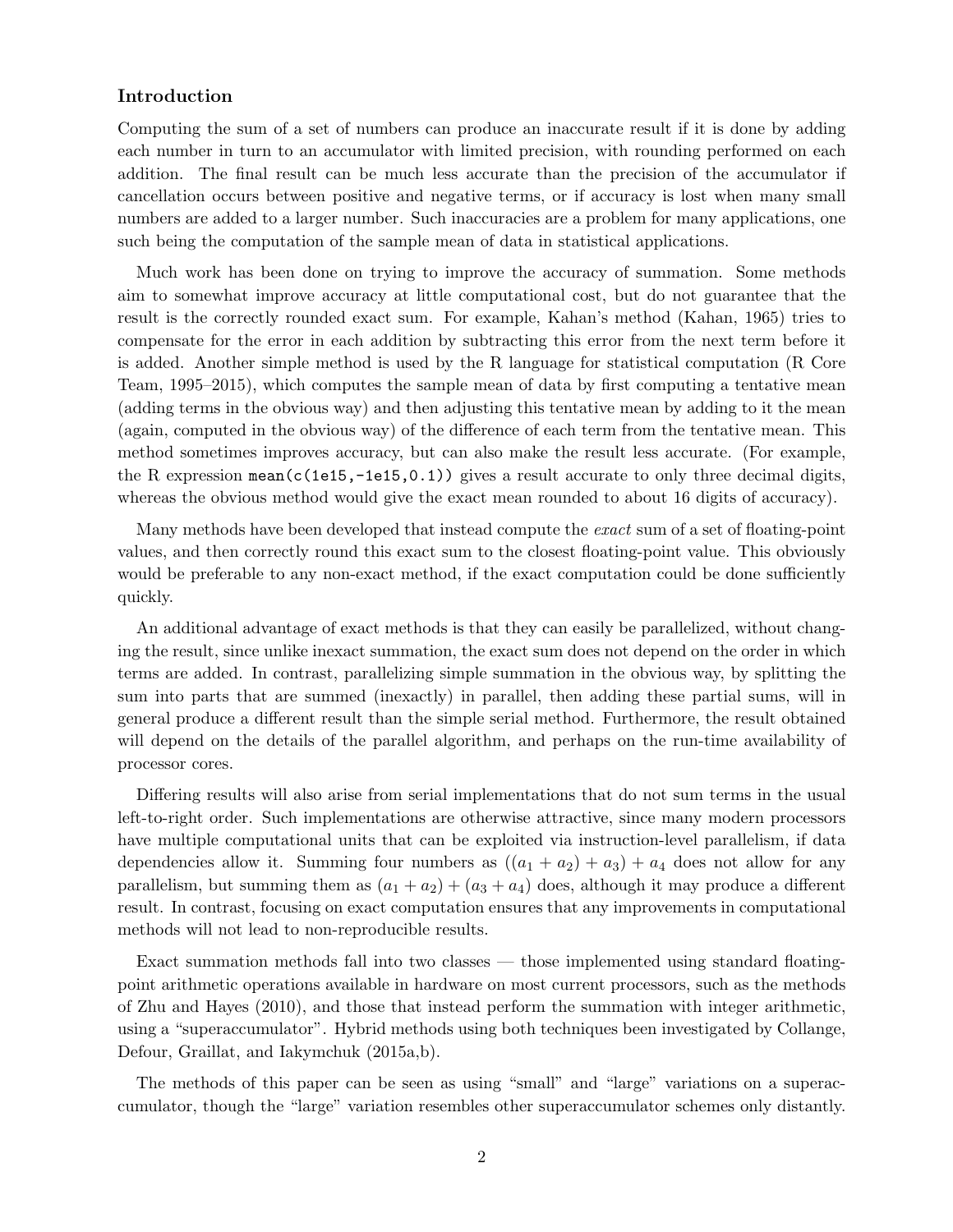The general concept of a superaccumulator is that it is a fixed-point numerical representation with enough binary digits before and after the binary point that it can represent the sum of any reasonable number of floating-point values exactly and without overflow. Such a scheme is possible because the exponent range in floating number formats is limited.

The idea of such a superaccumulator goes back at least to Kulisch and Miranker (1984), who proposed its use for exact computation of dot products. In that context, the superaccumulator must accommodate the range of possible exponents in a product of two floating-point numbers, which is twice the exponent range of a single floating-point number, and the terms added to the superaccumulator will have twice the precision of a single floating-point number. In this paper, I will consider only the problem of summing individual floating-point values, in the standard (IEEE Computer Society, 2008) 64-bit "double precision" floating-point format, not higher-precision products of such values. Directly extending the methods in this paper to such higher precision sums would require doing arithmetic with 128-bit floating-point and integer numbers, which at present is typically unsupported or slow. In the other direction, exact dot products of "single-precision" (32-bit) floating-point values could be computed using the present implementation, and exact summation of single-precision values could be done even more easily (with smaller superaccumulators).

Below, I first describe the standard floating-point and integer numeric formats assumed by the methods of this paper, and then present the "small" superaccumulator method, whose design incorporates a tradeoff between the largely fixed time for initialization and termination and the additional time used for every term added. I then present a method in which such a small superaccumulator is combined with a "large" superaccumulator. This method has a higher fixed cost, but requires less time per term added.

I evaluate the performance of the small and large superaccumulator methods using a carefully written implementation in C, which is provided as supplementary information to this paper. I compare the performance of these new methods with the obvious (inexact) simple summation method, with a variation on simple summation that accumulates sums of of terms with even and odd indexes separately, allowing for increased instruction-level parallelism, and with the exact iFastSum and OnlineExact methods of Zhu and Hayes  $(2010)$ , who have provided a C++ implementation. Timing tests are done on sixteen computer systems, that use Intel, AMD, ARM, and Sun processors launched between 2000 and 2013.

The results show that on modern 64-bit processors, when summing many terms (tens of thousands or more), the large superaccumulator method is less than a factor of two slower than simple inexact summation, and is significantly faster than all the other exact methods tested. When summing fewer than about a thousand terms, the small superaccumulator method is faster than the large superaccumulator method. The iFastSum method is almost always slower than the small superaccumulator method, except for very small summations (less than about twenty terms), for which it is sometimes slightly faster. The OnlineExact method is about a factor of two slower than the large superaccumulator method on modern 64-bit processors. It is also slower or no faster on older processors, with the exception of 32-bit processors based on the Pentium 4 Netburst architecture, for which it is about a factor of two faster than the large superaccumulator method.

I conclude by discussing the implications of these performance results, and the possibility for further improvements, such as methods designed for small summations (less than 100 terms), methods using multiple processor cores, and implementations of methods in carefully-tuned assembly language.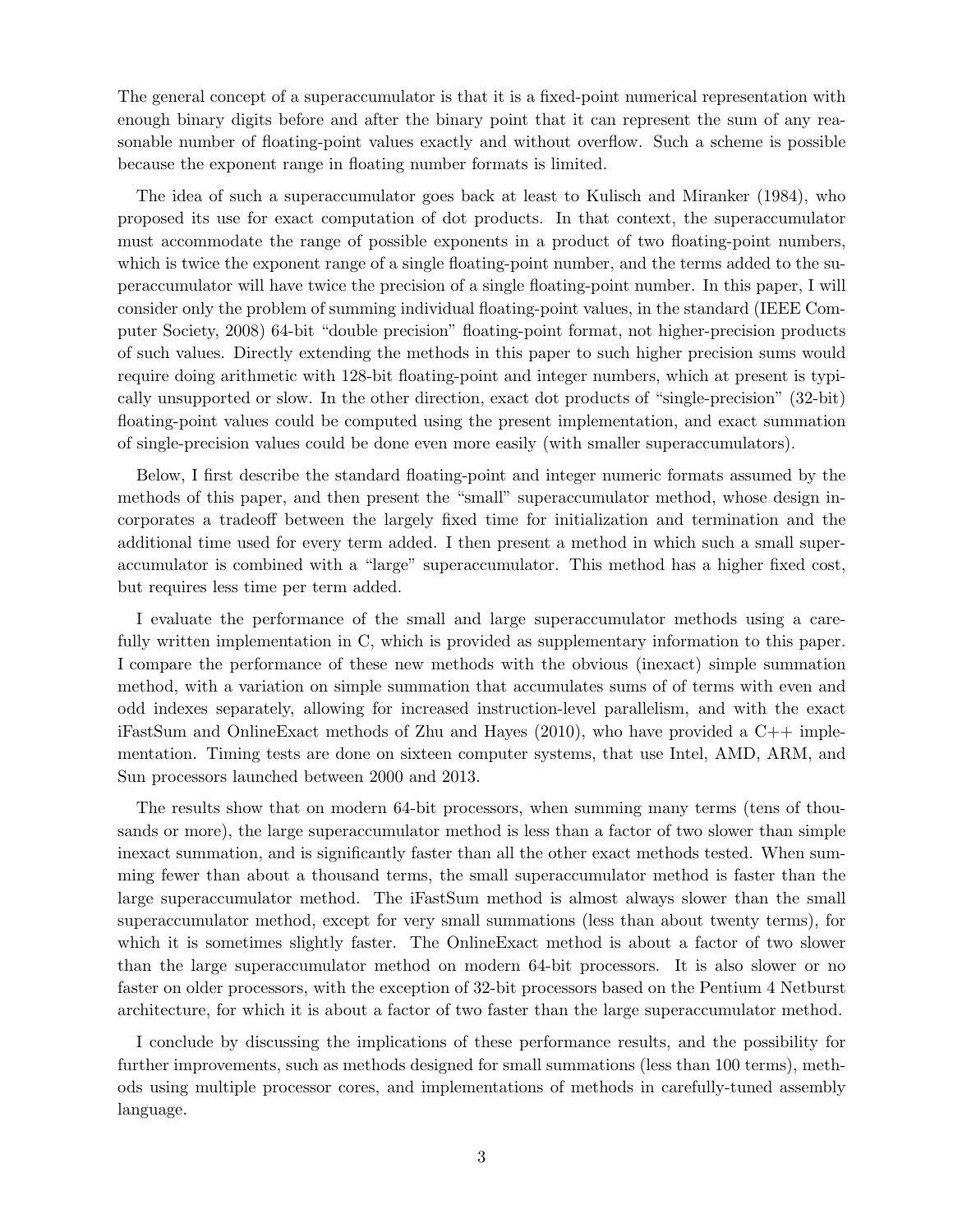| 63 62 |                 | 52 51<br>$\mathbf{0}$ |
|-------|-----------------|-----------------------|
|       | XSUM_EXP_BITS   | XSUM_MANTISSA_BITS    |
| sign  | 11-bit exponent | 52-bit mantissa       |

Note: The C code shown later uses the symbols XSUM\_EXP\_BITS (11) and XSUM\_MANTISSA\_BITS (52), as well as the symbols XSUM\_EXP\_MASK, equal to  $(1<_EXP_BITS)-1, and XSUM_MANTISSA_MASK, equal to$ ((int64\_t)1<<XSUM\_MANTISSA\_BITS)-1.

Figure 1: Format of an IEEE 64-bit floating-point number.

# Floating-point and integer formats

The methods in this paper are designed to work with floating-point numbers in the standard (IEEE Computer Society, 2008) 64-bit "double-precision" format, which is today universally available, in hardware implementations, on general-purpose computers, and used for the C language double data type.

Numbers in this format, illustrated in Figure 1, consist of a sign bit, s, 11 exponent bits,  $e$ , and 52 mantissa bits, m. Interpreting each group of bits as an integer in binary notation, when e is not 0 and not 2047, the number represented by these bits is  $(-1)^s \times 2^{e-1023} \times (1+m2^{-52})$ . That is, e represents the binary exponent, with a bias of 1023, and the full mantissa consists of an implicit 1 followed by the bits of m. When  $e$  is 0 (indicating a "denormalized" number), the number represented is  $(-1)^s \times 2^{-102} \times m2^{-52}$ . That is, the true exponent is 1–1023, and the mantissa does not include an implicit 1. A value for  $e$  of 2047 indicates plus or minus "infinity" when  $m$  is zero, and a special NaN ("Not a Number") value otherwise. Note that the smallest non-zero floating-point value is  $2^{-1074}$  and the largest non-infinite value is  $2^{1023} \times (2 - 2^{-52})$ .

I also assume that unsigned and signed (two's complement) 64-bit integer formats are available, and are accessible from C by the uint64\_t and int64\_t data types. These formats are today universally available for general purpose computers, and accessible from C in implementations compliant with the C99 standard. Arithmetic on 64-bit quantities is well-supported by recent 64 bit processors, but even on older 32-bit processors, addition, subtraction, and shifting of 64-bit quantities are not extraordinarily slow, being facilitated by instructions such as "add with carry".

Finally, I assume that the byte ordering of 64-bit floating-point values and 64-bit integers is consistent, so that a C union type with double, int64\_t, and uint64\_t fields will allow access to the sign, exponent, and mantissa of a 64-bit floating-point value stored into the double field via shift and mask operations on the 64-bit signed and unsigned integer fields. Such consistent "endianness" is not guaranteed by any standard, but seems to be nearly universal on today's computers (of both "big endian" and "little endian" varieties) — including Intel x86, SPARC, and modern ARM processors (though it appears some past ARM architectures may not have been consistent).

# Exact summation using a small superaccumulator

I first present a new summation method using a relatively small superaccumulator, which will prove to be the preferred method for summing a moderate number of terms, and which is also a component of the large superaccumulator method presented below. The details of this scheme are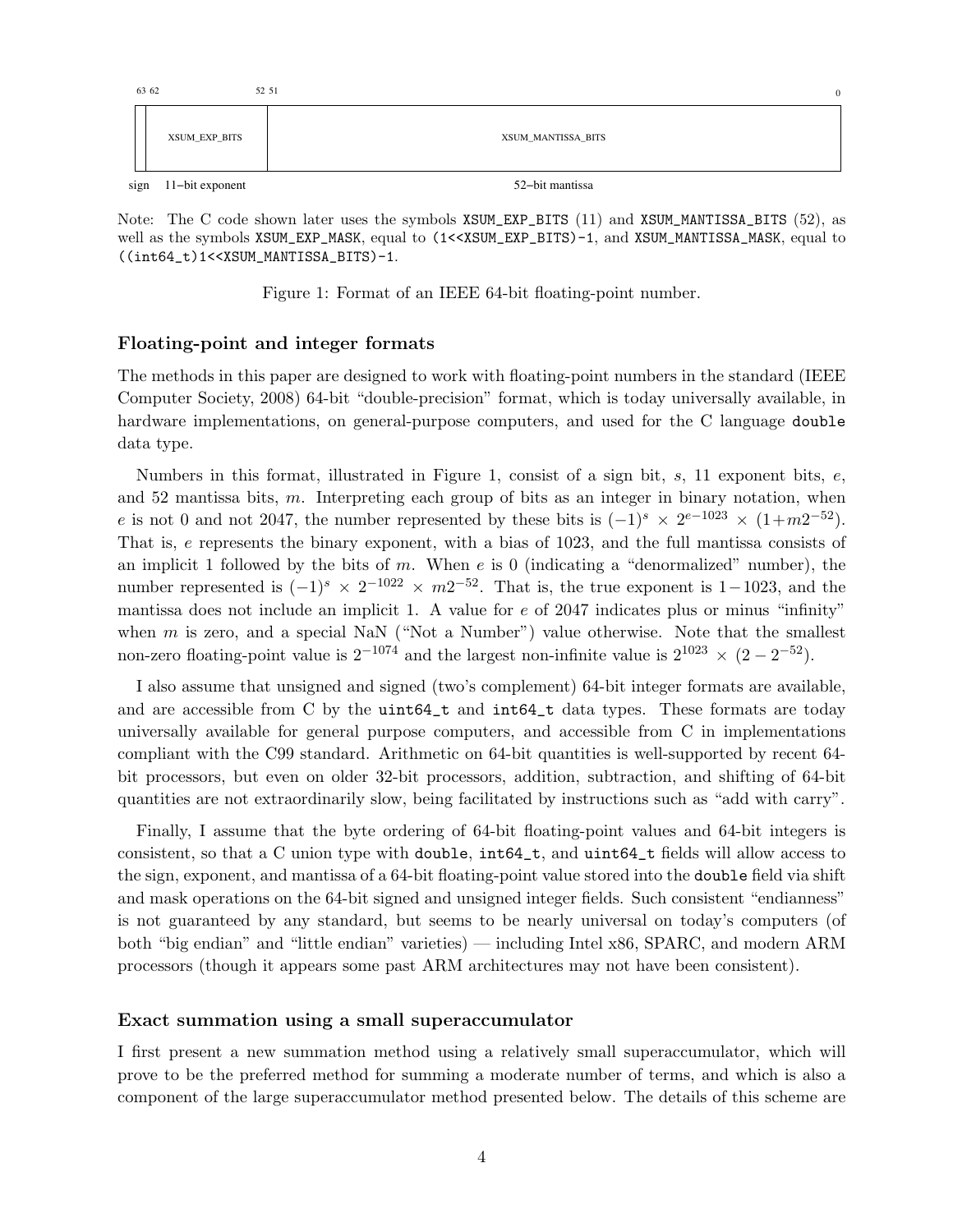designed for fast implementation in software, in contrast to some other designs (eg, Kulisch, 2011) that are meant primarily for hardware implementation.

The most obvious design of a superaccumulator for use in summing 64-bit floating-point values would be a fixed-point binary number consisting of a sign bit,  $1024 + \lfloor \log_2 N \rfloor$  bits to the left of the binary point, where  $N$  is the maximum number of terms that might be summed, and 1074 bits to the right of the binary point. The bits of such a superaccumulator could be stored in around 34 64-bit words.

However, this representation has several disadvantages. When adding a term to the superaccumulator, carries might propagate through several 64-bit words, requiring a loop in the time-critical addition operation. Furthermore, this sign-magnitude representation requires that addition and subtraction be handled separately, with the sign changing as necessary, necessitating additional complexities. If the superaccumulator instead represents negative numbers in two's complement form, additions that change the sign of the sum will need to alter all the higher-order bits.

Carry propagation can be sped up using a somewhat redundant "carry-save" representation, in which the high-order bits of each 64-bit "chunk" of the superaccumulator overlap the low-order bits of the next higher chunk, allowing carry propagation to be deferred for some time. This approach is used, for example, by Collange, et al. (2015a,b), whose chunks have 8-bit overlap. In the scheme of Collange, et al., chunks can apparently also have different signs, an arrangement that can alleviate the problems of representing negative numbers, by allowing local updates without the need to determine the overall sign of the number immediately.

In the design I use here, the small superaccumulator consists of 67 signed (two's complement) 64-bit chunks, with 32-bit overlap. Chunks are indexed starting at 0 for the lowest-order chunk. Denoting the value of chunk  $i$  as  $c_i$ , the number represented by the superaccumulator is defined to be

$$
\sum_{i=0}^{66} c_i 2^{32i-1075}
$$

The  $c_i$  will always be in the range  $-(2^{63}-1)$  to  $2^{63}-1$ . For convenience, the representation is further restricted so that the highest-order chunk (for  $i = 66$ ) is in the range  $-2^{32}$  to  $2^{32}-1$ . This representation is diagrammed in Figure 2.

The largest number representable in this superaccumulator is  $2^{1069} - 2^{-1074}$ . It can therefore represent any sum of up to  $2^{45}$  terms, which would occupy more than 281 terabytes of memory. This capacity to represent values beyond the exponent range of the 64-bit floating-point format ensures that the final rounded 64-bit floating-point sum obtained using the superaccumulator will be finite whenever the final exact sum is within range, even when summing the values in the ordinary way would have produced overflow for an intermediate result. This is an advantage over methods such as those of Zhu and Hayes (2010), which use floating-point arithmetic, and hence cannot bypass temporary overflows.

Due to the overlap of chunks, and the possibility that they have different signs, a single number can have many possible representations in the superaccumulator. However, a canonical form is produced when carry propagation is done, which happens periodically when adding terms to the superaccumulator, and whenever a floating-point number that is the correct rounding of the superaccumulator's value is needed. Carry propagation starts at the low order chunk  $(i = 0)$ , and proceeds by clearing the high-order 32-bits of each chunk to zero, and adding these bits (regarded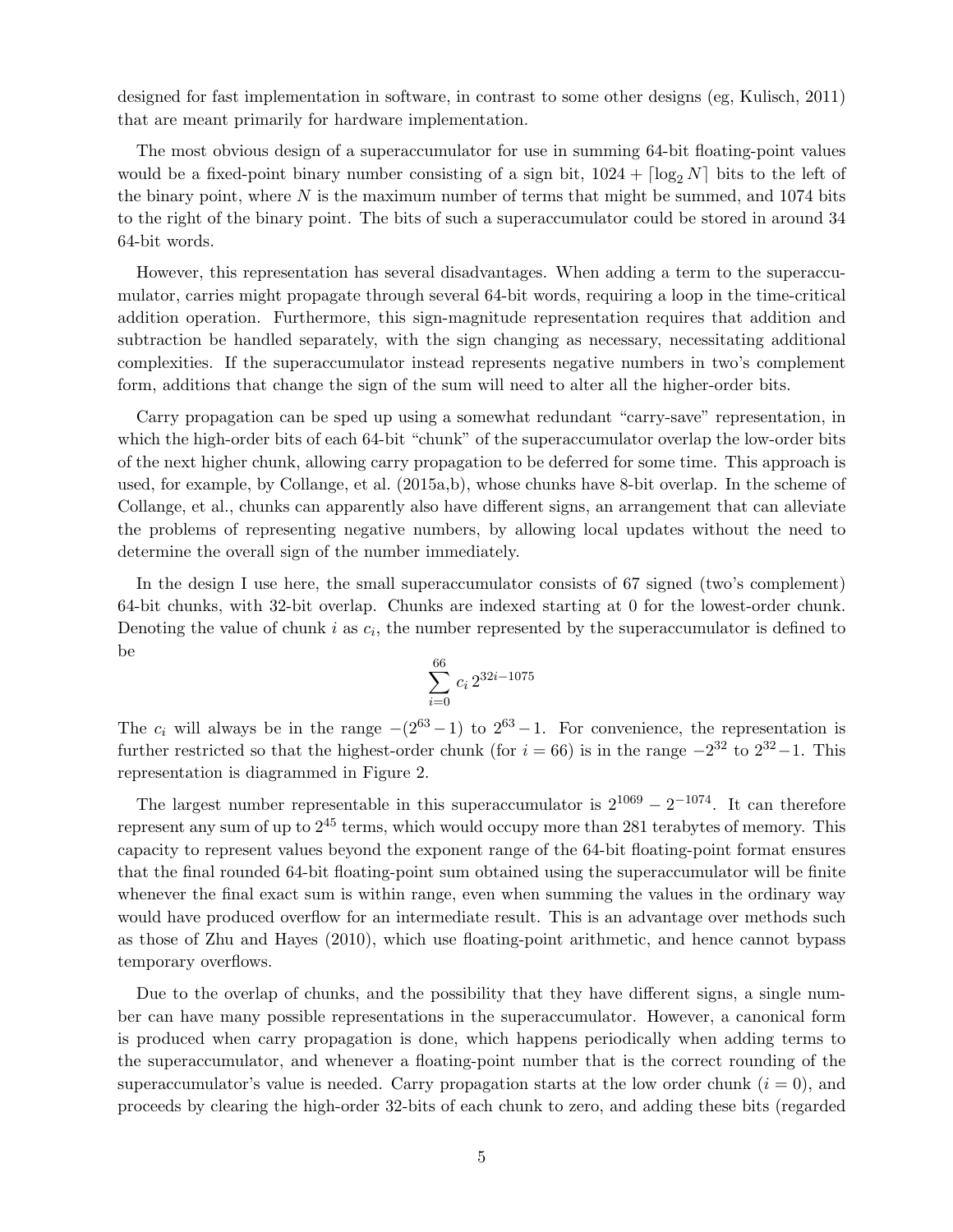

Note: The C code shown later uses the symbols XSUM\_SCHUNKS (67), XSUM\_LOW\_MANTISSA\_BITS (32), XSUM\_HIGH\_EXP\_BITS (6) and XSUM\_LOW\_EXP\_BITS (5), along with corresponding masks.

Figure 2: Chunks making up a small superaccumulator. There are 67 chunks in the superaccumulator, whose indexes (shown to the right) are related to the high 6 bits of the exponent in a number, with the low 5 bits of an exponent specifying a position within a chunk. Each chunk is a 64-bit signed integer, with chunks overlapping by 32 bits. Chunks are shown with overlap above, so that horizontal position corresponds to the positional value of each bit. The vertical lines at the right delimit the range of denormalized numbers (note that the rightmost bit is unused). The vertical line at the left is the position of the topmost implicit 1 bit of the largest possible 64-bit floating point number. Bits to the left of that are provided to accomodate larger numbers that can arise when many numbers are summed.

as a signed integer) to the next-higher chunk. The process ends when we reach the highest-order chunk, whose high-order 32 bits will be either all 0s or all 1s, depending on whether the number is positive or negative. Note that all chunks other than this highest-order chunk are positive after carry propagation.

If carried out as just described, carry propagation for a negative number could require modification of many higher-order chunks, all of which would be set to  $-1$  (ie, all 1s in two's complement). To avoid this inefficiency, the procedure is modified so that such high-order chunks that would have value −1 are instead set to zero, and the upper 32-bits of the next-lower chunk are set to all 1s (so that it is now negative), which produces the same represented number.

After carry propagation, all chunks will be no larger than  $2^{32}$  in absolute value. In the procedure described next for adding a floating-point value to the superaccumulator, the amount added to (or subtracted from) any chunk is at most  $2^{52}-1$ . It follows that the values of all chunks are guaranteed to remain within their allowed range if no more than  $2^{11}-1 = 2047$  additions are done between calls of the carry propagation routine. This is sufficiently large that it makes sense to keep only a global count of remaining additions before carry propagation is needed, rather than keeping counts for each chunk, or detecting actual overflow when adding to or subtracting from a chunk. Using only a global count will result in carry propagation being done more often than necessary, but since the cost of carry propagation should be only a few tens of instructions per chunk, reducing calls to the carry propagation routine cannot justify even one additional instruction in the time-critical addition procedure.

Addition of a 64-bit floating-point value to the superaccumulator starts with extraction of the 11 exponent bits and 52 mantissa bits, using shift and mask operations that treat the value as a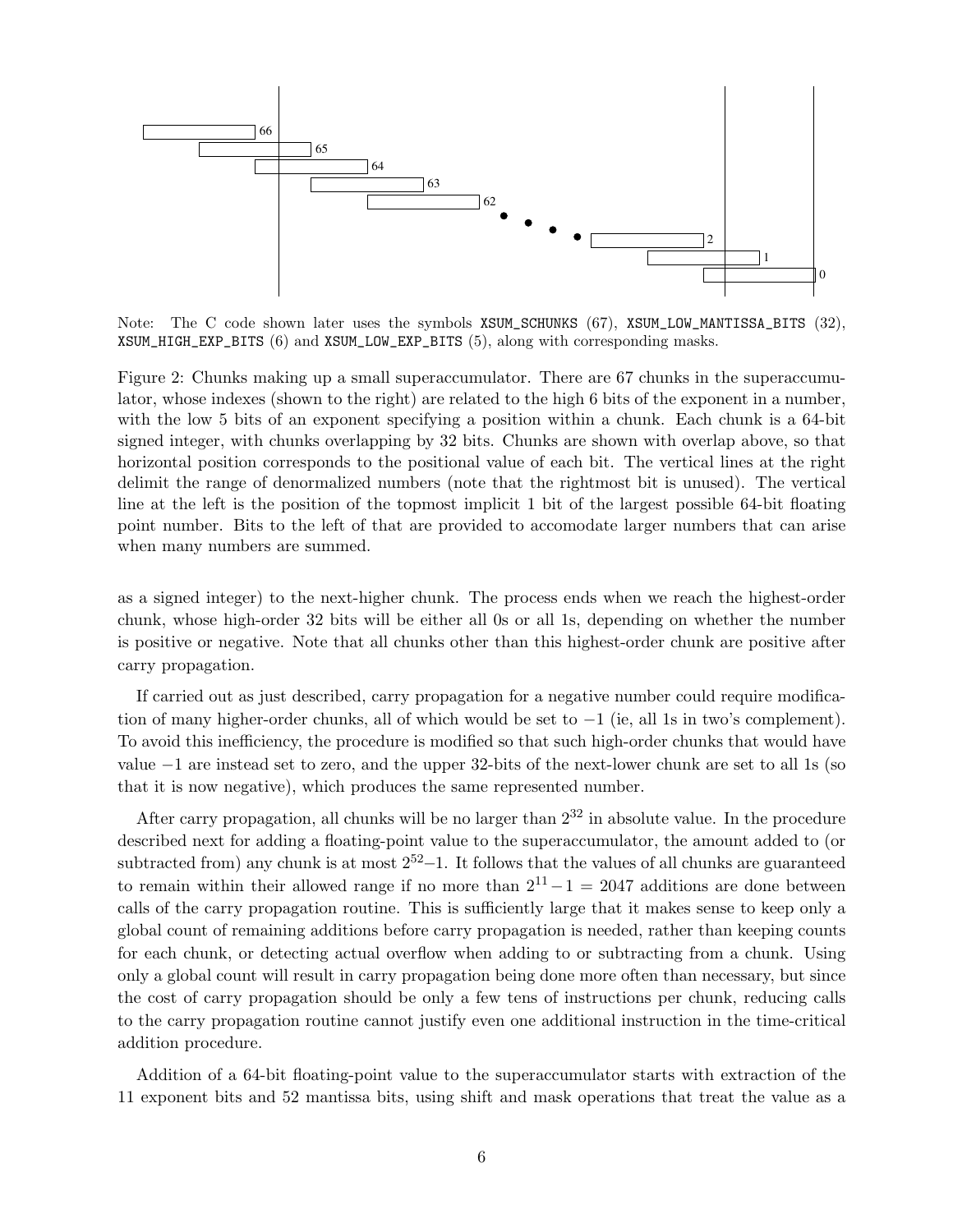64-bit integer. Note that the sign of the floating-point number is the same as the sign of its 64-bit integer form, so no extraction of the sign bit is necessary.

If the exponent bits are all 1s, the floating-point value is an infinity or a NaN, which are handled specially by storing indicators in auxiliary Inf and NaN fields of the superaccumulator. This operation is typically not highly time-critical, since Inf and NaN operands are expected to be fairly infrequent.

If the exponent bits are all 0s, the floating-point value is a zero or a non-zero denormalized number. If it is zero, the addition operation is complete, since nothing need be done to add zero. Otherwise, the exponent is changed to 1, since this is the true exponent (with bias) of denormalized numbers.

If the exponent bits are neither all 0s nor all 1s, the value is an ordinary normalized number. In this case, the implicit 1 bit that is part of the mantissa value is explicitly set, so that the mantissa value now contains 53 bits.

Further shift and mask operations separate the exponent into its high-order 6 bits and loworder 5 bits. The high-order exponent bits, denoted  $i$ , index one of the first 64 chunks of the superaccumulator. Chunks i and  $i + 1$  will be modified by adding or subtracting bits of the mantissa. Due to the overlap of these chunks, this could be done in several ways, but it seems easiest to modify chunk i by adding or subtracting a 32-bit value, and to use the remaining bits to modify chunk  $i + 1$ .

In detail, the quantity to add to or subtract from chunk  $i$  is found by shifting the 53-bit mantissa left by the number of bits given by the low-order 5 bits of the exponent, and then masking out only the low-order 32 bits. The shift positions these mantissa bits to their proper place in the superaccumulator. The quantity to add to or subtract from chunk  $i + 1$  is found by shifting the 53-bit mantissa right by 32 minus the amount of the previous shift. This isolates (without need of a masking operation) the bits that were not used to modify chunk  $i$ , positioning them properly for adding to or subtracting from chunk  $i + 1$ . Note that this quantity will have at most 52 bits, since at least 1 mantissa bit will be used to modify chunk i.

When modifying both chunk i and chunk  $i + 1$ , whether to add or subtract is determined by the sign of the number being added. Note that it is quite possible for different chunks to end up with different signs after several terms have been added, but the overall sign of the number is resolved when carry propagation is done.

The C code used for this addition operation is shown in Figure 3. A function that sums an array would use this code (expanded from an inline function) in its inner loop that steps through array elements. This summation function must call the carry propagation routine after every 2047 additions. This is most easily done with nested loops, with the inner loop adding numbers until some limit is reached, which is the same form as the inner loop would be if no check for carry propagation were needed.

Once all terms have been added to the small superaccumulator, a correctly rounded value for the sum can be obtained, after first performing carry propagation. Special Inf and NaN values must be handled specially. Otherwise, the chunks are examined starting at the highest-order non-zero chunk, and proceeding to lower-order chunks as necessary. Note that the sign of the rounded value is given by the sign of the highest-order chunk.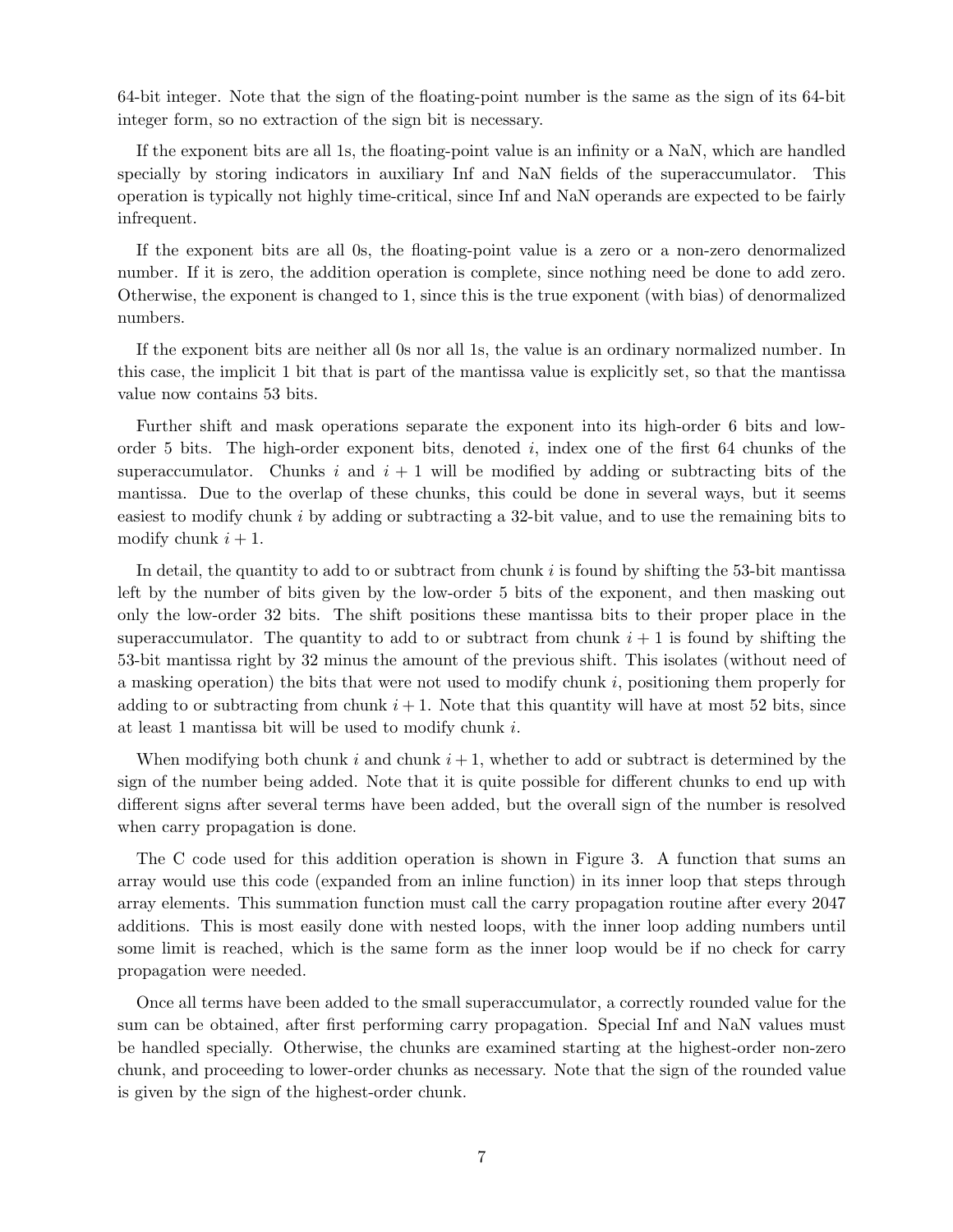```
/*** Declarations of types used to define the small superaccumulator ***/
typedef int64_t xsum_schunk; /* Integer type of small accumulator chunk */
typedef struct /* A small superaccumulator */
{ xsum_schunk chunk[XSUM_SCHUNKS]; /* Chunks making up small accumulator */
  int64<sub>_t</sub> Inf; \frac{1}{x} /* If non-zero, +Inf, -Inf, or NaN */
 int64_t NaN; \overline{\phantom{a}} /* If non-zero, a NaN value with payload */
  int adds_until_propagate; /* Number of remaining adds before carry */
} xsum_small_accumulator; /* propagation must be done again */
/*** Code for adding the double 'value' to the small accumulator 'sacc' ***/
union { double fltv; int64_t intv; } u;
u.fltv = value;ivalue = u.intv;
mantissa = ivalue & XSUM_MANTISSA_MASK;
exp = (ivalue >> XSUM_MANTISSA_BITS) & XSUM_EXP_MASK;
if (exp != 0 && exp != XSUM_EXP_MASK) /* normalized */
{math> mantissa |= (int64_t)<math>1</math> << XSUM_MANTISSA_BITS;
}
else if (exp == 0) /* zero or denormalized */{ if (mantissa == 0) return;
  exp = 1;
}
else /* Inf or NaN */
{ xsum_small_add_inf_nan (sacc, ivalue);
 return;
}
low_exp = exp & XSUM_LOW_EXP_MASK;
high_exp = exp >> XSUM_LOW_EXP_BITS;
chunk_ptr = sacc->chunk + high_exp;
chunk0 = chunk\_ptr[0];chunk1 = chunk_ptr[1];low_mantissa = (mantissa << low_exp) & XSUM_LOW_MANTISSA_MASK;
high_mantissa = mantissa >> (XSUM_LOW_MANTISSA_BITS - low_exp);
if (ivalue < 0)
\{ chunk_ptr[0] = chunk0 - low_mantissa;
  chunk_ptr[1] = chunk1 - high_mantissa;}
else
{ display <math>chunk\_ptr[0] = chunk0 + low\_mantissa;</math>
  chunk_ptr[1] = chunk1 + high_mantissa;}
```
Figure 3: Extracts from C code for adding a 64-bit floating point value to a small superaccumulator.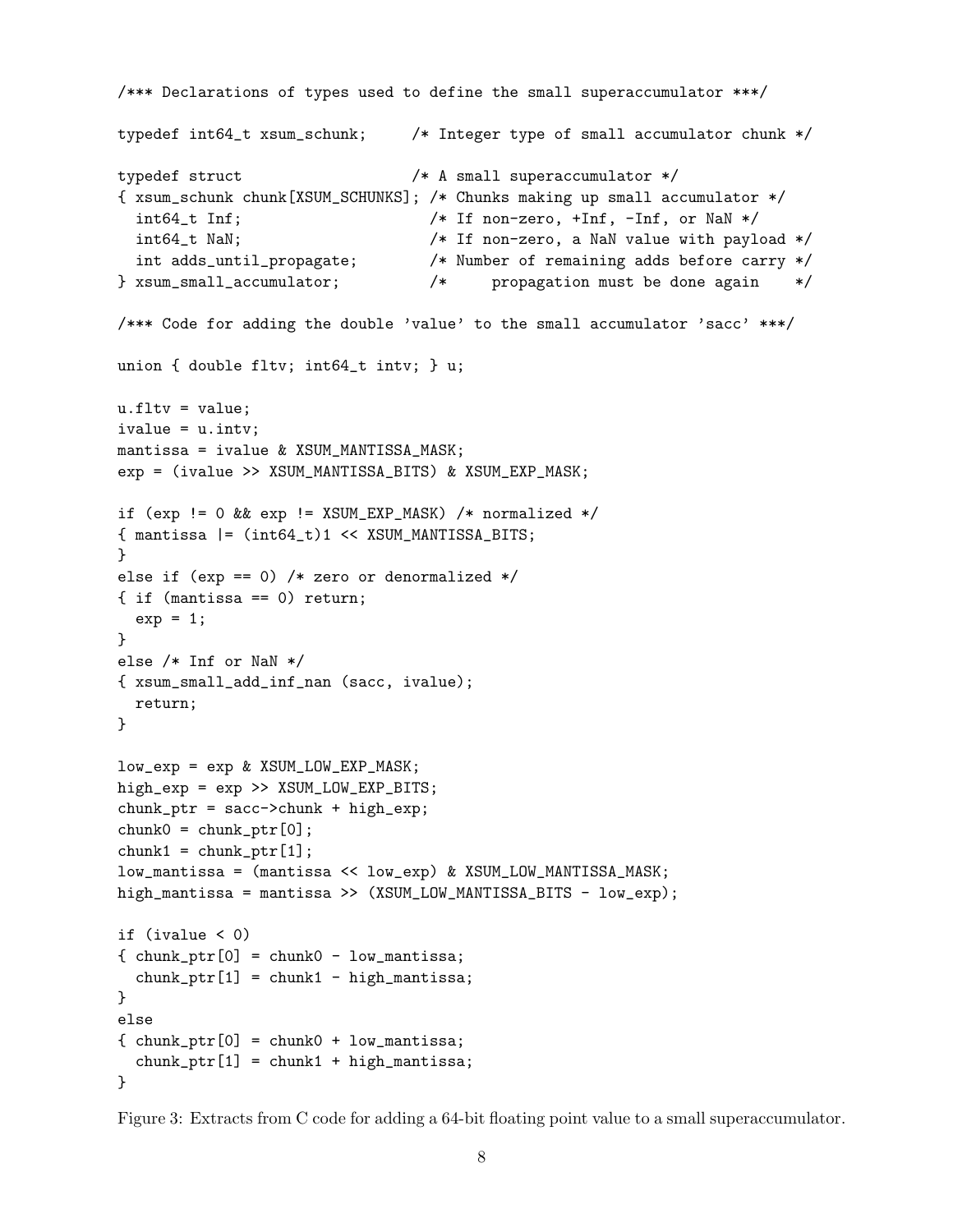Denormalized numbers are easy to identify, and do not require rounding.

For normalized numbers, a tentative exponent for the rounded value can be obtained by converting the highest chunk's integer value to floating point, and then looking at the exponent of the converted value. This is the only use of a floating-point operation in the superaccumulator routines. If desired, this operation could be replaced with some other method of finding the topmost 1 bit in a 32-bit word (for instance, binary search using masks). This tentative exponent allows construction of a tentative mantissa from the highest-order chunk and the next lower one or two chunks. Chunks of lower order may need to be examined in order to produce a correctly rounded result, potentially all the way to the lowest-order chunk. Rounding may change the final exponent.

See the code in the supplemental information for further (somewhat finicky) details of rounding. At present, only the commonly-used "round to nearest, with ties to even" rounding mode is implemented, but implementing other rounding modes would be straightforward.

Exact summation using the small superaccumulator has a fixed cost, due to the need to set all 67 chunks to zero initially, and to scan all chunks when carry propagating in order to produce the final rounded result. As will be seen from the experiments below, this fixed cost is roughly 12.5 times the cost of adding a single term to the superaccumulator. A naive count of operations in the C code of Figure 3 gives about 19 operations to add a term to the superaccumulator, compared to 2 operations (fetch and add) for simple floating-point summation. The actual per-term time ratio is not that bad on modern 64-bit processors, probably because these processors can exploit instruction-level parallelism. Nevertheless, to obtain good performance for large summations, we are motivated to look for a scheme with smaller cost per term, even if this increases fixed overhead.

#### Faster exact summation of many terms with a large superaccumulator

To reduce the per-term cost of summing values with a superaccumulator, we would like to eliminate from the inner summation loop the operations of testing for special Inf or NaN values, checking the sign of the term in order to decide whether to add or subtract, and splitting the mantissa bits into two parts, so they can be added to different chunks. This can be accomplished by using a large superaccumulator that has 4096 64-bit chunks, one for every possible combination of sign and exponent bits, as well as 4096 16-bit counts, one for each chunk. We still use a small superaccumulator as well, transferring partial sums from the large superaccumulator to the small superaccumulator as necessary to avoid loss of information from overflow. The counts in the large superaccumulator are all initialized to −1; the chunks are not set initially.

The C code for adding a value to this large superaccumulator is shown in Figure 4. It starts by isolating the sign and exponent bits of the floating-point value, viewed as an unsigned 64-bit integer, by doing a right shift by 52 bits (with zero fill, so no masking is needed). These 12 bits will be used to index a 64-bit chunk of the large superaccumulator, and the corresponding 16-bit count.

The count indexed by the sign and exponent is then fetched, and decremented. If this decremented count is non-negative, it is stored as the new value for this count, and the entire floatingpoint value is added, as a 64-bit integer, to the 64-bit chunk indexed by the sign and exponent. Note that no operation to mask out just the mantissa bits of this value is done. This masking can be omitted because the undesired bits at the top are the same for every add to any particular chunk, and are known from the index of that chunk. Since the number of adds that have been done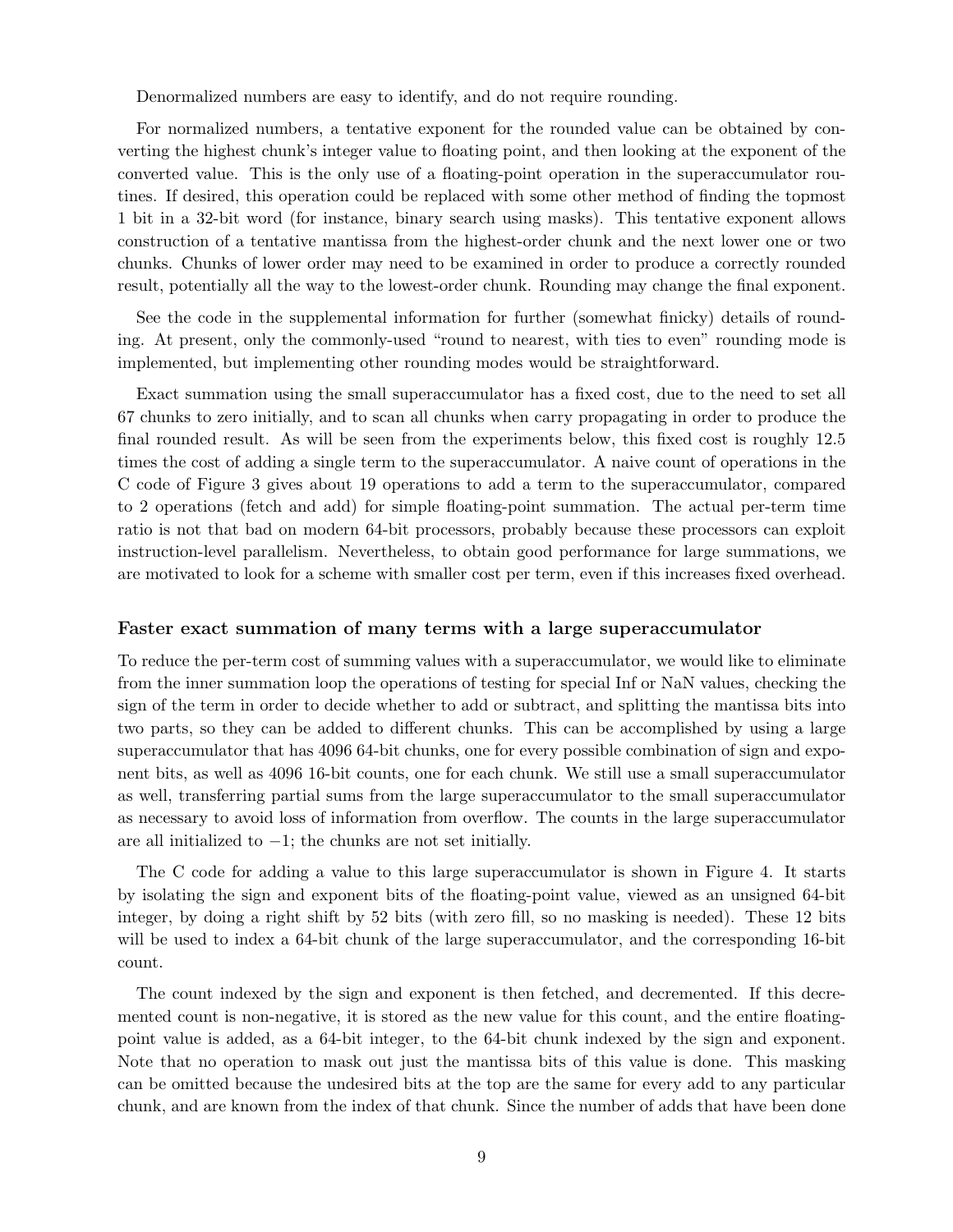```
/*** Declarations of types used to define the large superaccumulator ***/
typedef uint64_t xsum_lchunk; /* Integer type of large accumulator chunk,
                                     must be EXACTLY 64 bits in size */
typedef int_least16_t xsum_lcount; /* Signed int type of counts for large acc. */
typedef uint_fast64_t xsum_used; /* Unsigned type for holding used flags */
typedef struct
{ xsum_lchunk chunk[XSUM_LCHUNKS]; /* Chunks making up large accumulator */
 xsum_lcount count[XSUM_LCHUNKS]; /* Counts of # adds remaining for chunks,
                                       or -1 if not used yet or special. */
 xsum_used chunks_used[XSUM_LCHUNKS/64]; /* Bits indicate chunks in use */
 xsum_used used_used; /* Bits indicate chunk_used entries not 0 */
 xsum_small_accumulator sacc; /* The small accumulator to condense into */
} xsum_large_accumulator;
/*** Code for adding the double 'value' to the large accumulator 'lacc' ***/
union { double fltv; uint64_t uintv; } u;
u.fltv = value
ix = u.uintv >> XSUM_MANTISSA_BITS;
count = lacc->count[ix] - 1;if (count < 0){ xsum_large_add_value_inf_nan (lacc, ix, u.uintv);
}
else
\{ lacc->count [ix] = count;lacc->chunk[ix] += u.uintv;}
```
Figure 4: Extracts from C code for adding a 64-bit floating point value to a large superaccumulator.

is also kept track of in the count, the effect of adding these bits can be undone before transferring the sum held in the chunk to the small superaccumulator.

If instead the decremented count is negative, a routine to do special processing is called. This test merges a check for the value being an Inf or NaN, a check for the indexed chunk having not yet been initialized, and a check for having already done the maximum allowed number (4096) of adds to the indexed chunk, so that the chunk's contents must now be transferred to the small superaccumulator.

Since all these circumstances are expected to arise infrequently, the special processing routine is not time-critical. It operates as follows. When the exponent bits in the index passed to this routine are all 1s, the value being added is an Inf or NaN, which is handled by setting special fields of the small superaccumulator associated with this large superaccumulator. The count for this index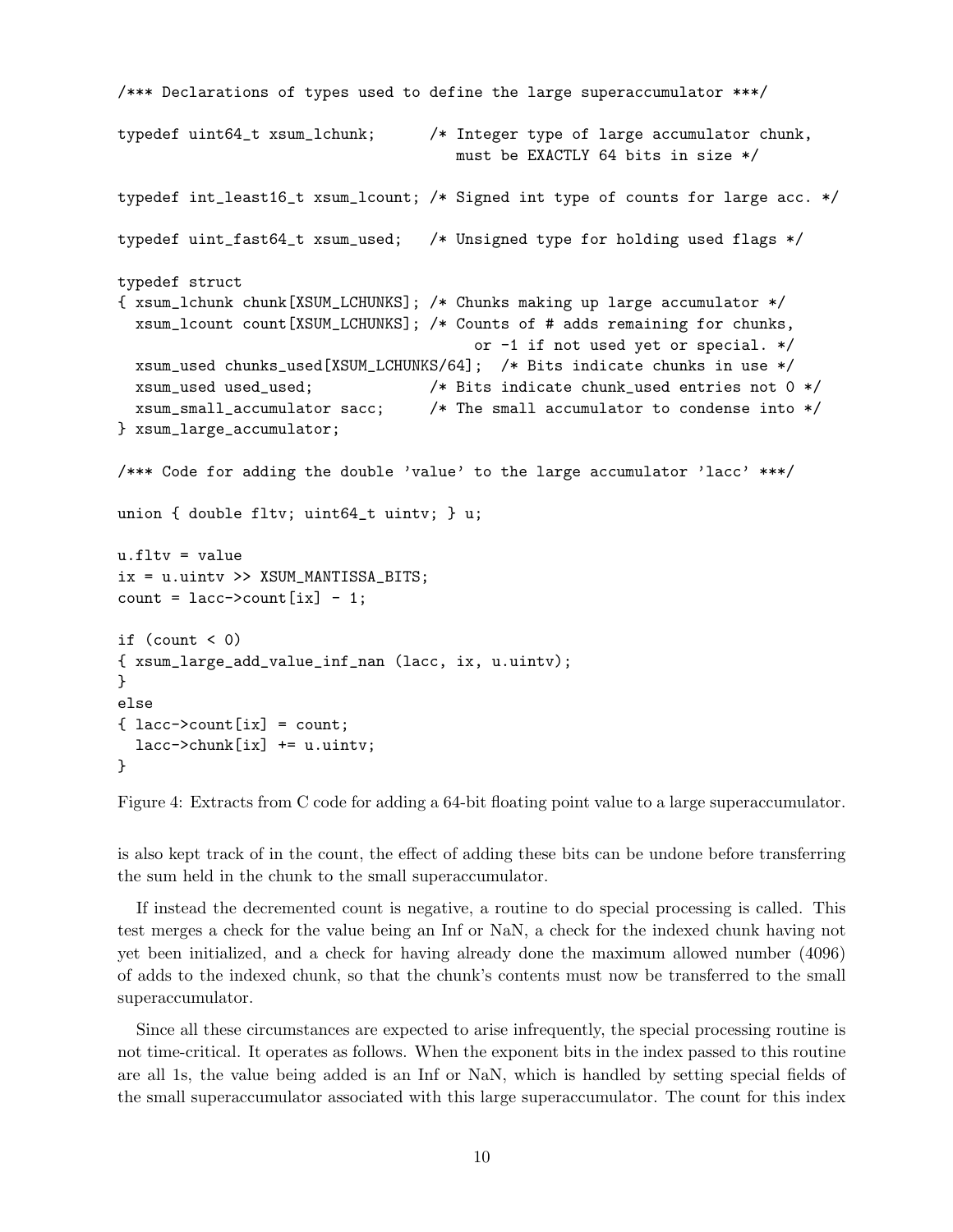remains at −1, so that subsequent adds of this Inf or NaN will also be processed specially. For other exponents, if the count (before being decremented) is −1, indicating that this is the first use of this chunk, the chunk is initialized to zero, and the count is set to 4096. Otherwise, the count must be zero, indicating that the maximum of 4096 adds have previously been done to this chunk, in which case the sum is transferred to the small superaccumulator, the chunk is reset to zero, and the count is reset to 4096. In the latter two cases, the addition then proceeds as usual (adding to the chunk and decrementing the count).

The partial sum in a large superaccumulator chunk will need to be transferred to the small superaccumulator when the maximum number of adds before overflow has already been done, or when the final rounded result is desired. When the maximum of 4096 adds has been done, the bits in the chunk are the correct sum of mantissa bits, without any further adjustment, since adding the same sign and exponent bits 4096 times is the same as multiplying by 4096, which is the same as shifting these bits left 12 positions, which removes them from the 64-bit word. When the transfer to the small superaccumulator is done before 4096 adds to the chunk, we need to add to the chunk the the chunk's index (the sign and exponent bits) times the count of remaining allowed adds, shifted left 52 bits, which has the effect of leaving only the sum of mantissa bits.

The sum of the mantissa bits for all values that were added to this chunk has unsigned magnitude up to  $2^{64}-2^{12}$ , so all 64 bits of the chunk are used. There would be several ways of transferring these bits to the small superaccumulator, but it seems easiest to do so by modifying three consecutive small superaccumulator chunks by adding or subtracting 32-bit quantities. Conceptually, these three 32-bit quantities are obtained by shifting the 64-bit chunk left by the number of positions given by the low 5 bits of the exponent (the same as the low 5 bits of the chunk index), and then extracting the lowest 32 bits, the next 32 bits, and the highest 32 bits. However, since shift operations on quantities greater than 64 bits in size may not be available, the equivalent result is instead found using a some left and some right shifts, and suitable masking operations. For chunks corresponding to normalized floating-point values (ie, for which the exponent is not zero), we also add in the sum of all the implicit 1 bits at the top of the mantissa (which would be beyond the top of the 64-bit chunk) to the appropriate 32-bit quantity. Finally we either add or subtract these three 32-bit quantities from the corresponding chunks of the small superaccumulator according to the sign bit, which is the top bit of the 12-bit index of the chunk.

The fixed cost of summation using a large superaccumulator is greater than that of using only a small superaccumulator because of the need to initialize the array of 4096 counts, occupying 8192 bytes. Note this is in addition to the fixed costs of using the small superaccumulator, which is still needed as well. Note, though, that the 4096 large superaccumulator chunks, occupying 32768 bytes, are not initialized, but instead are set to zero only when actually used. For many applications, it will be typical for only a small fraction of the chunks to be used, because the numbers summed have limited range, or are all the same sign.

It is also necessary to transfer all large superaccumulator chunks to the small superaccumulator when the final rounded result is required. The obvious way of doing this would be to look at all 4096 counts, transferring the corresponding chunk if the count is not −1. The overhead of this can be reduced by keeping an array of 64 flag words, each a 64-bit unsigned integer, whose bits indicate which chunks have been used. These flag words can be used to quickly skip large regions of unused chunks. This scan can be further sped up, in many cases, using a 64-bit unsigned integer whose bits indicate which of the 64 flag words are not all zero. Maintaining these flag words slightly increases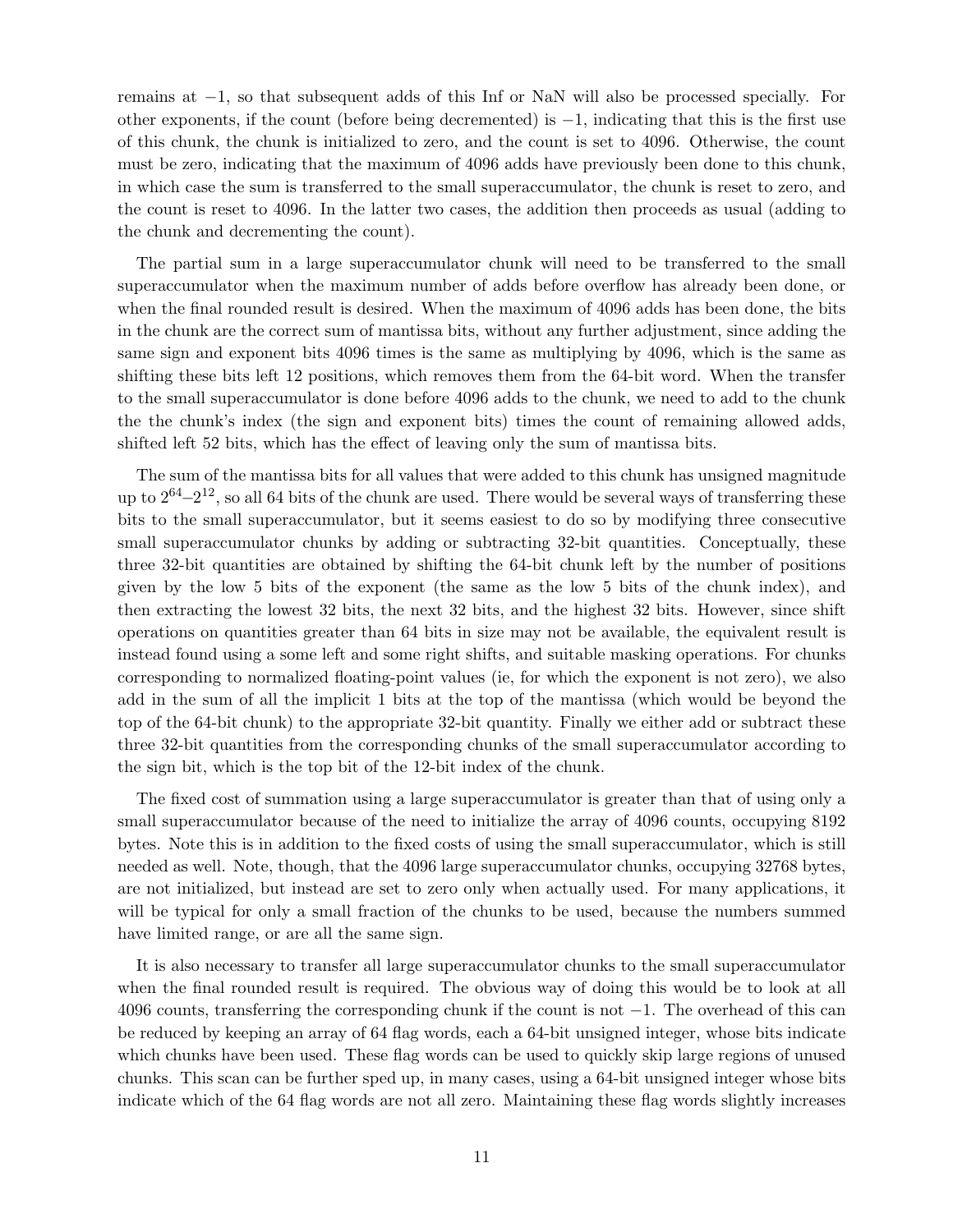the cost of processing a chunk when its count is negative, but does not increase the cost of the inner summation loop.

A naive count of operations for adding one term in the C code of Figure 4 gives only about 8, compared to about 19 in Figure 3. And indeed, we will see below that summing large arrays using a large superaccumulator is about twice as fast as summing them using only a small superaccumulator.

## Performance evaluations

The relative performance of different method for summing the elements in an array will depend on many factors. Some concern the problem instance — such as the number of terms summed, and the range of numerical values spanned by those terms. Others concern the computing environment — such as the architecture of the processor, the speed of memory, and which compiler is used. There will also be random noise in measurements.

The resulting variability has led Langlois, Parello, Goossens, and Porada (2012) to despair of obtaining meaningful times on real machines, and to instead advocate assessing exact summation methods based on reproducible measurements from a simulation of how long a program would run on a hypothetical ideal processor in which instruction-level parallelism (ILP) allows each operation to be performed as soon as the operands it depends on have been computed. While this work does provide insight into the methods they assess, it does not answer the practical question of how well the methods perform on real computers.

Here, I will use time measurements on real computer systems to assess performance in a way that is both directly useful and provides some insight into the factors affecting performance of summation methods. Sixteen computer systems with a variety of characteristics were used, many of them in conjunction with several compilers.

I limited the scope of this assessment to serial implementations. Although many of the processors used have multiple cores or threads, only a single thread was executing during these tests. (The systems were largely idle apart from the test program itself.)

The small and large superaccumulator methods were implemented in C, with careful attention to efficiency. Several code segments were implemented twice, once in a straightforward manner (without obvious inefficiencies), and a second time with attempts at manual optimizations, such as loop unrolling and branch avoidance. The straightforward implementation might be the most efficient, if the compiler produces superior optimization decisions. This was not found to be the case, however, so the manually-optimized versions were used.

The simple summation routines were similarly implemented (with manually optimized versions chosen). The ordered summation routine adds each term in turn to a 64-bit double-precision accumulator. The unordered summation routine uses separate accumulators for terms with even and odd indexes, then adds them together at the end. This allows scope for instruction-level parallelism.

For the iFastSum and OnlineExact methods of Zhu and Hayes (2010), I used the C++ implementation provided by them as supplementary information to their paper. From casual perusal, this C++ code appears to be a reasonably efficient implementation of these methods, but it is possible that it could be improved.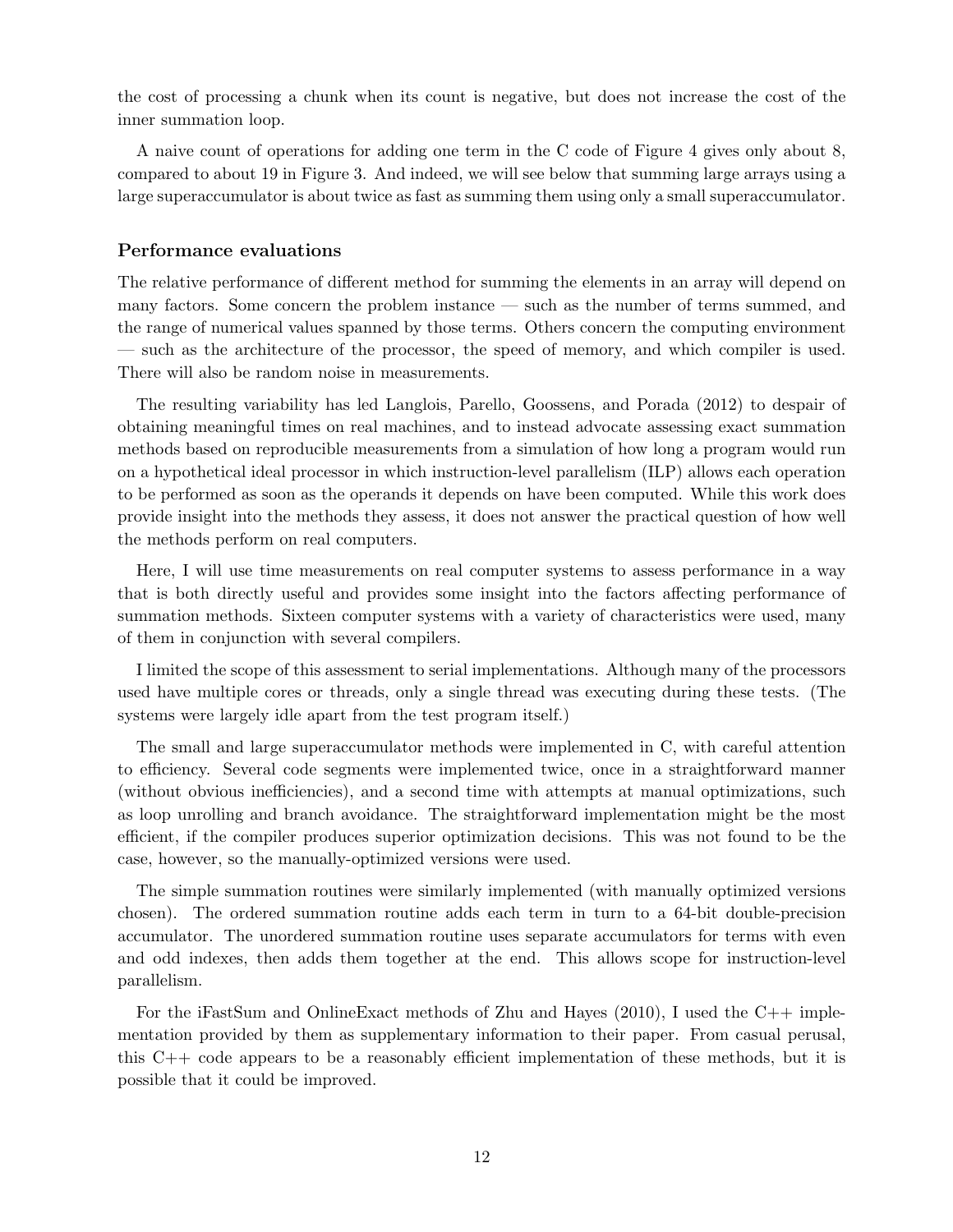The  $C/C++$  compilers used were gcc-4.6, gcc-4.7, gcc-4.8, gcc-4.9, clang-3.4, clang-3.5, and clang-3.6. For many of the systems, more than one of these compilers were available. Choice of compiler sometimes had a substantial impact on the performance of the various methods, and the most recent compiler version was not always the best. Since relative as well as absolute performance differed between compilers, an arbitrary choice would not have been appropriate. Instead, for each method a best choice of compiler from among those available was made, based on the time summing 1000 terms for the small superaccumulator and iFastSum methods, on the time summing 10000 terms for the two simple summation methods, and on the time summing 100000 terms for the large superaccumulator and OnlineExact methods. The compiler chosen for each method was then used for summations of all sizes done with that method.

Seven array sizes were tried, ranging from  $N = 10$  to  $N = 10<sup>7</sup>$  by powers of ten, which covers the sizes relevant to the sizes of data caches in the processors tested. This range of sizes also shows the effects of fixed versus per term costs for the various methods. Each summation was repeated  $R = 10<sup>9</sup>/N$  times, and the total time for all summations was recorded, along with the total time divided by the total number of terms summed (which was always  $10^9$ ), which was reported in nanoseconds per term, and is what is shown in the plots below.

Note that due to the R-fold repetition, with R at least 10, summing arrays of a size for which all the data fits in the memory cache should result in most memory accesses being to cache. The processors used all have at least two levels of cache, whose sizes are shown by vertical lines in the plots, at the number of terms for which the data would just fit in that level cache.

In order to limit the effort needed for this assessment, I mostly used only a single distribution for numeric elements of the arrays summed, as follows. The terms in the first half of each array that was summed were independent, with values given by  $U_1 \exp(30U_2)$ , with  $U_1$  and  $U_2$  being pseudo-random values uniformly drawn from  $(0, 1)$  using a multiplicative congruential generator with period 67101322. (The standard C rand generator was avoided, since it is not the same on all systems.) The terms in the second half of the array were the negations of the mirror reflection of the terms in the first half — that is, element  $N-1-i$  was the negation of element i. The exact sum of all terms was therefore zero. I also performed a few tests in which the elements of the array were randomly permuted before being summed, as discussed after the main results shown in the figures.

Figures 5 though 9 show the results of the performance tests, with the six methods indicated by colour and solid vs. dashed lines as shown in the key above Figure 5. The processor manufacturer, model, and year of release are show above each plot.

Performance on six 64-bit Intel systems and two 64-bit AMD systems (which use the Intel Instruction Set Architecture) is shown in Figures 5 and 6. The Xeon and Opteron processors are designed for use in servers and high-end workstations. The Intel Core 2 Duo is from an Apple MacBook Pro, the Intel Celeron 1019Y is from a low-end Acer AspireV5 laptop, and the AMD E1-2500 is from a low-end Gateway desktop system. The six Intel processors span three major microarchitecture families — "Core" (Core 2 Duo, Xeon E5462), "Nehalem" (X5680), and "Sandy/Ivy Bridge" (Xeon E3-1225, Xeon E3-1230 v2, and Celeron 1019Y). The two AMD processors also have different microarchitectures — "Piledriver" (Opteron 6348) and "Jaguar" (E1-2500).

The qualitative picture from these tests on modern processors is quite consistent. The large superaccumulator method is faster than the small superaccumulator method when summing more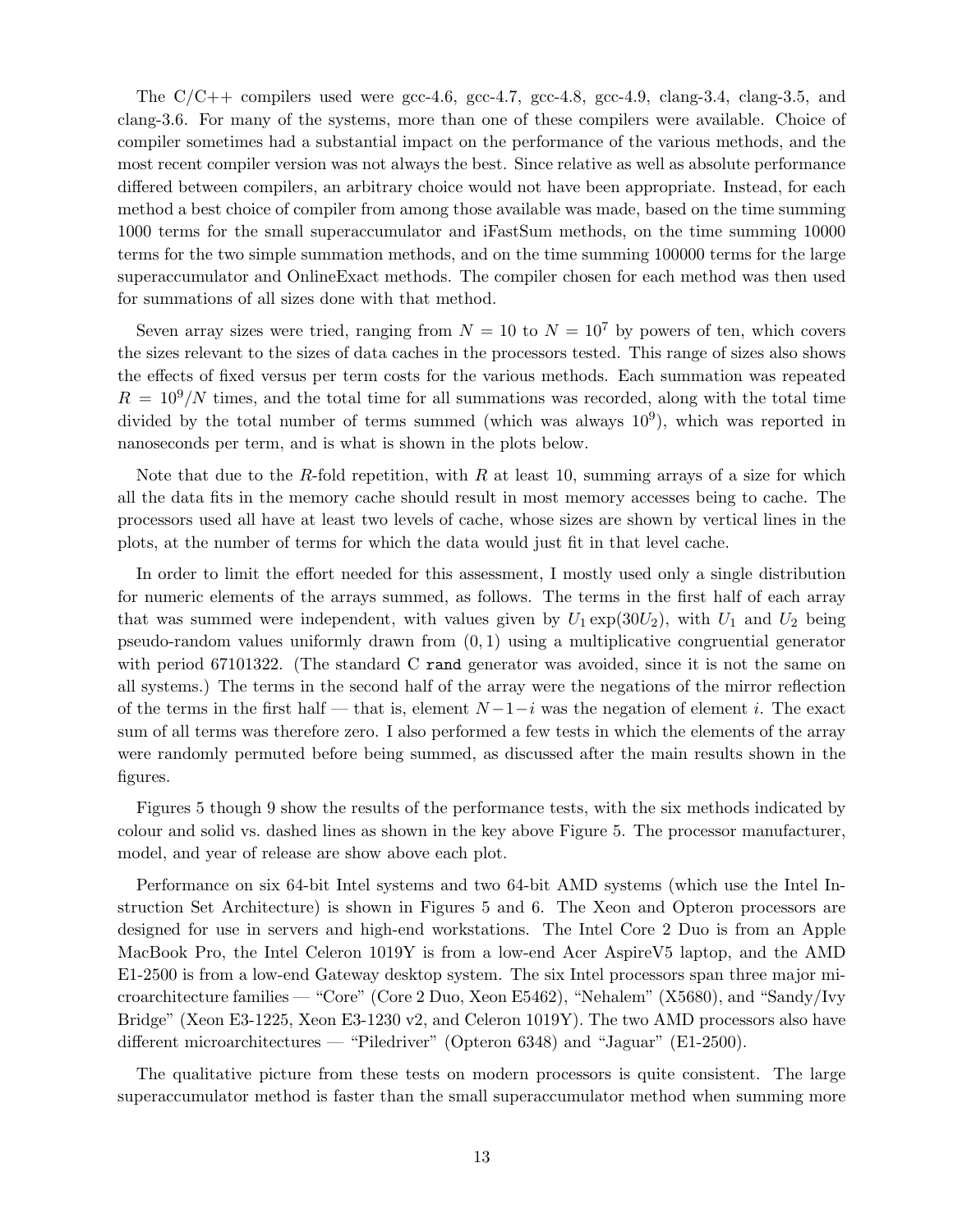

Figure 5: Performance of summation methods on six 64-bit Intel systems.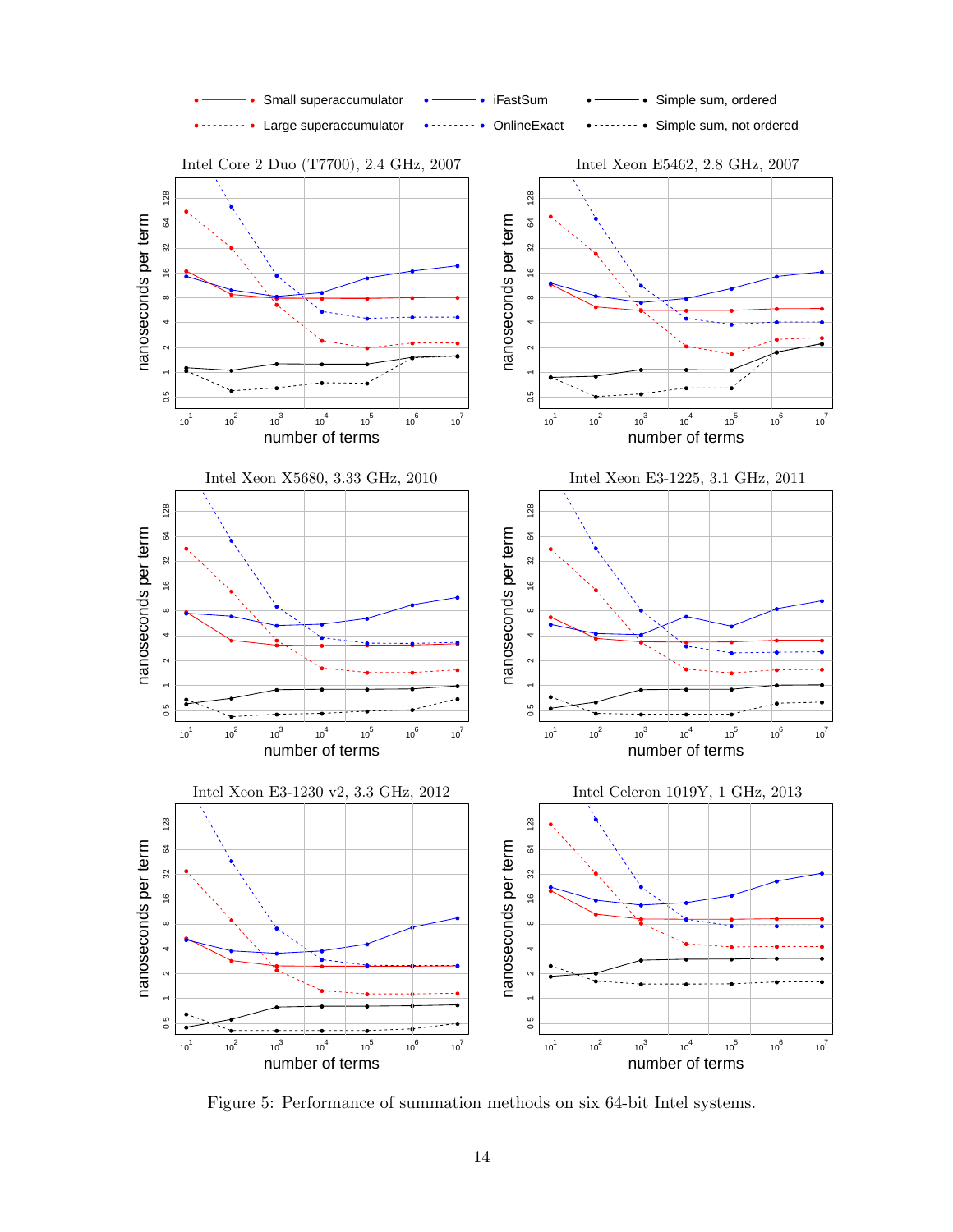

Figure 6: Performance of summation methods on two 64-bit AMD systems (Intel ISA).



Figure 7: Performance of summation methods on four 32-bit Intel systems. The Intel Xeon X5355 is a 64-bit capable processor, but was run in 32-bit mode.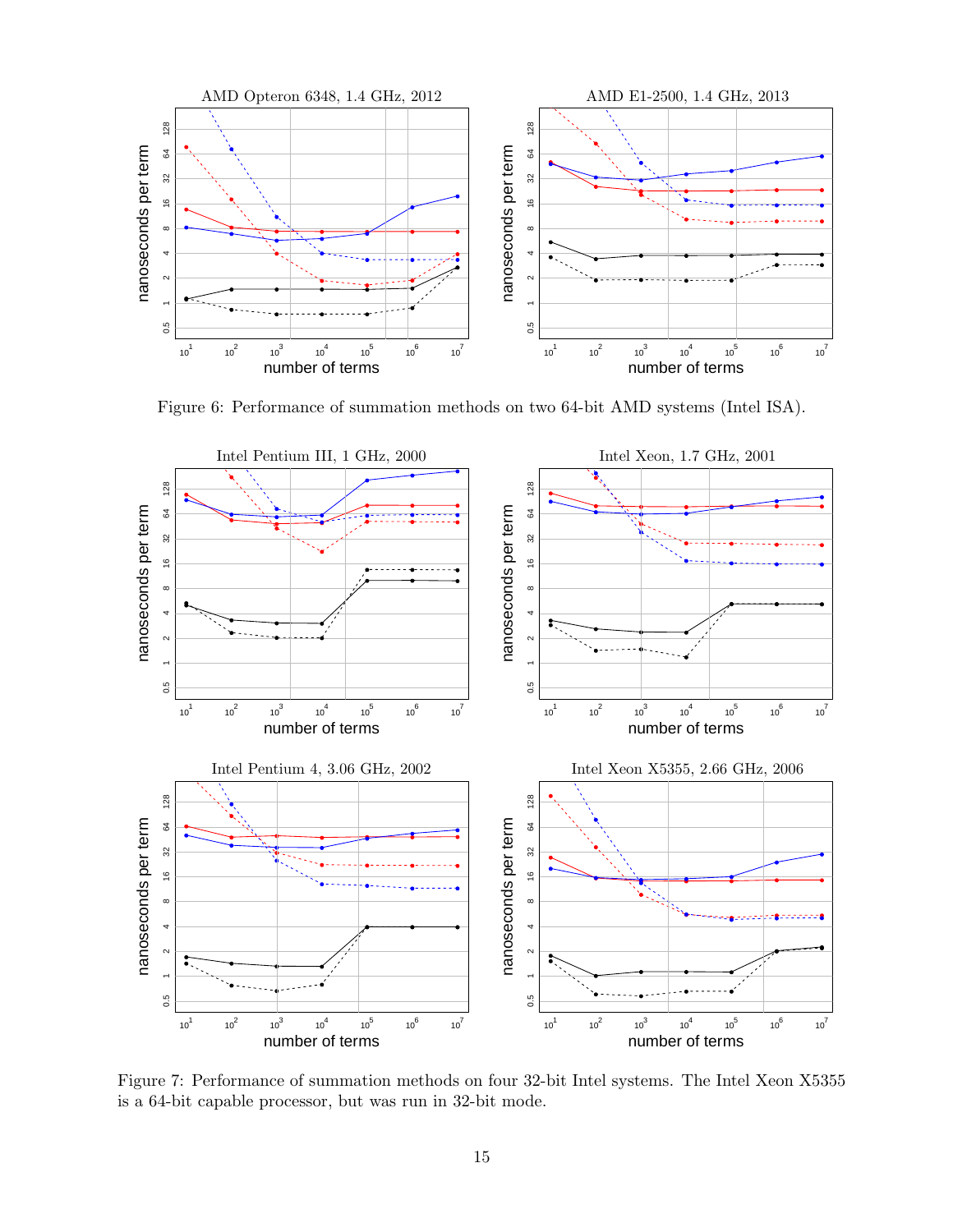

Figure 8: Performance of summation methods on two 32-bit ARM systems.



Figure 9: Performance of summation methods on two 64-bit SPARC systems.

than about 1000 terms. Similarly, the OnlineExact method is faster than the iFastSum method when summing more than about 2500 terms. The combination of the two superaccumulator methods — the small superaccumulator method for less than 1000 terms, and the large superaccumulator method for 1000 terms or more — is superior to any combination of the iFastSum and OnlineExact methods, except that for some processors iFastSum is slightly faster when summing very small arrays (less than about thirty terms, or less a few hundred terms for the AMD Opteron 6348 processor).

The advantage of the large superaccumulator method over the OnlineExact method for summing a large number of terms (10000 or more) is about a factor of two, except that for some processors this decreases (to nothing for the AMD Opteron 6348) when summing very large arrays, for which out-of-cache memory access time dominates. The advantage of the small superaccumulator method over iFastSum when summing small arrays is less (non-existent for the Intel Core 2 Duo and the AMD Opteron 6348), but the small superaccumulator method nevertheless appears to be generally preferable to iFastSum for other than very small sums.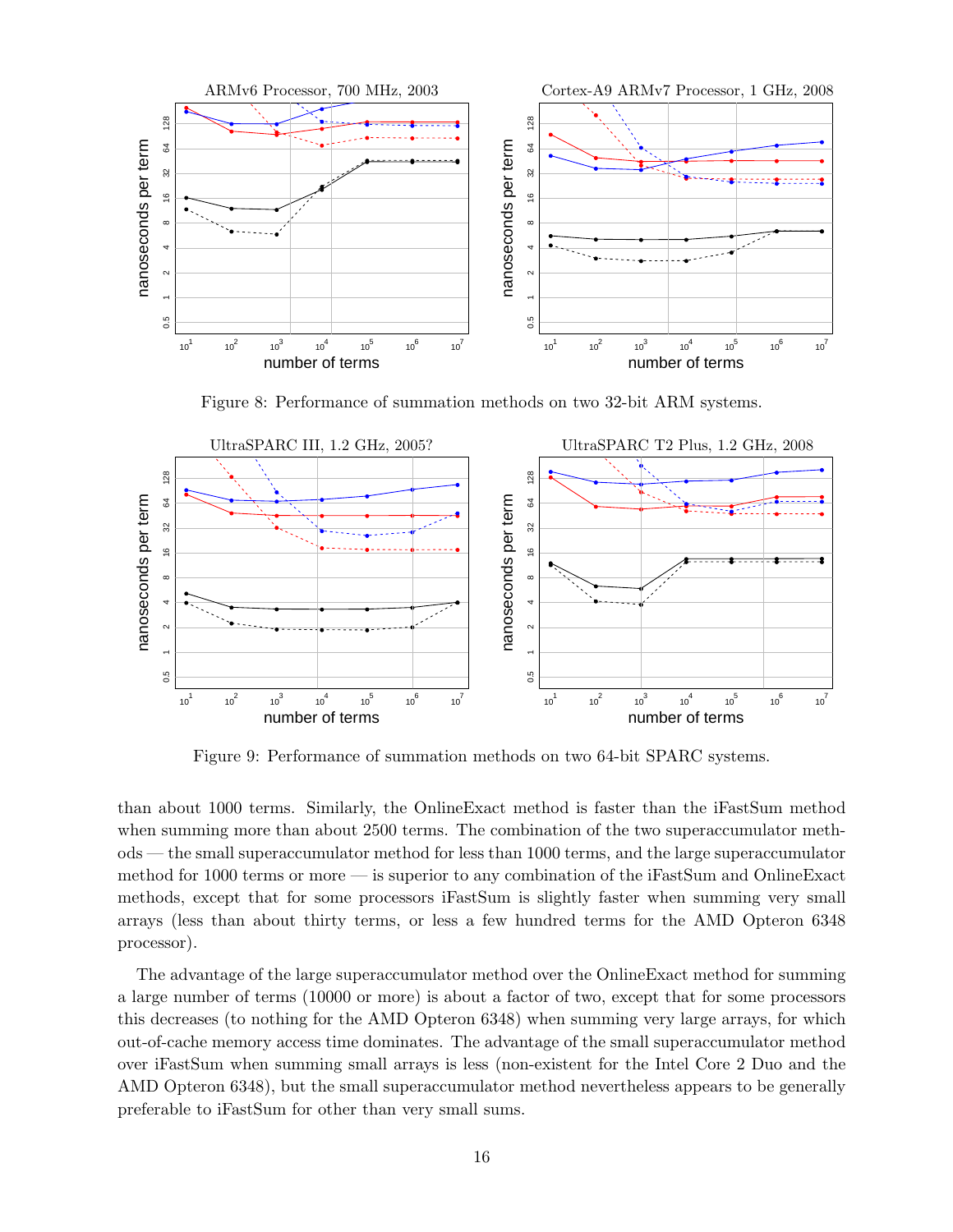The large superaccumulator method is no more than about a factor of two slower than simple ordered summation, when summing 10000 or more terms. For the AMD Opteron 6348, the large superaccumulator method is only slightly slower than simple summation, though for the AMD E1-2500 the ratio of times is slightly greater than two. The difference between the large superaccumulator method and simple ordered summation is often less for very large summations, as expected if time for out-of-cache memory accesses starts to dominate.

The simple summation method that adds terms out of order is about twice as fast as simple ordered summation, except for summing very large arrays, for which its advantage is usually less (sometimes non-existent). For array sizes of 10000 and 100000, simple unordered summation is typically about three times faster than the large superaccumulator method.

How the methods perform on four 32-bit Intel processors is shown in Figure 7. The Intel Pentium III processor uses the "P6" microarchitecture, which is a distant ancestor of the "Core" microarchitecture of the Intel Xeon X5355. The Intel Xeon (1.7 GHz) and Intel Pentium 4 use the "NetBurst" microarchitecture. The Intel Pentium III processor uses the 387 floating-point unit for floatingpoint arithmetic, whereas the other processors have the SSE2 floating-point instructions, which have more potential for instruction-level parallelism.

As was the case for the 64-bit processors, we see that for summing large arrays, the large superaccumulator method is better than the small superaccumulator method, and the OnlineExact method is better than the iFastSum method. The combination of small and large superaccumulator methods is better than the combination of iFastSum and OnlineExact for the Intel Pentium III, except for very small arrays. The advantage of the large superaccumulator method over OnlineExact is a factor of two when summing 10000 terms, but is not as large for 1000 terms (probably because of fixed overhead) or for 100000 terms (probably because out-of-cache memory access time starts to dominate). For the Intel Xeon X5355, the large superaccumulator method has only a slight advantage when summing 1000 terms, and the superaccumulator methods perform almost identically to iFastSum+OnlineExact for other sizes (with the small superaccumulator method being slower than iFastSum for very small sums).

For the two processors with "NetBurst" microarchitecture – the Intel Xeon at 1.7 GHz and the Intel Pentium 4 — the picture is quite different. For these processors, the combination of iFastSum and OnlineExact is better than the combination of the small and large superaccumulator methods for all array sizes. The advantage of OnlineExact over the large superaccumulator method is almost a factor of two for summing large arrays. For smaller arrays, there is less difference between the methods. One might speculate that this reflects a design emphasis on floating-point rather than integer performance in the "NetBurst" processors. One can see that for summing 10000 terms, both the small and large superaccumulator methods are actually slower on the 1.7 GHz Xeon than on the 1 GHz Pentium III, whereas both simple summation and the OnlineExact method perform substantially better.

For all these 32-bit Intel processors, the ratios of the times for the exact summation methods to the times for simple summation are substantially greater than for the 64-bit processors (though less so for very large summations, where out-of-cache memory access time is large). This also may reflect a somewhat specialized design philosophy for these processors, in which general-purpose computation was supported only with 32-bit registers and operations, whereas support for 64-bit floating-point computations was similar to that found in modern 64-bit processors.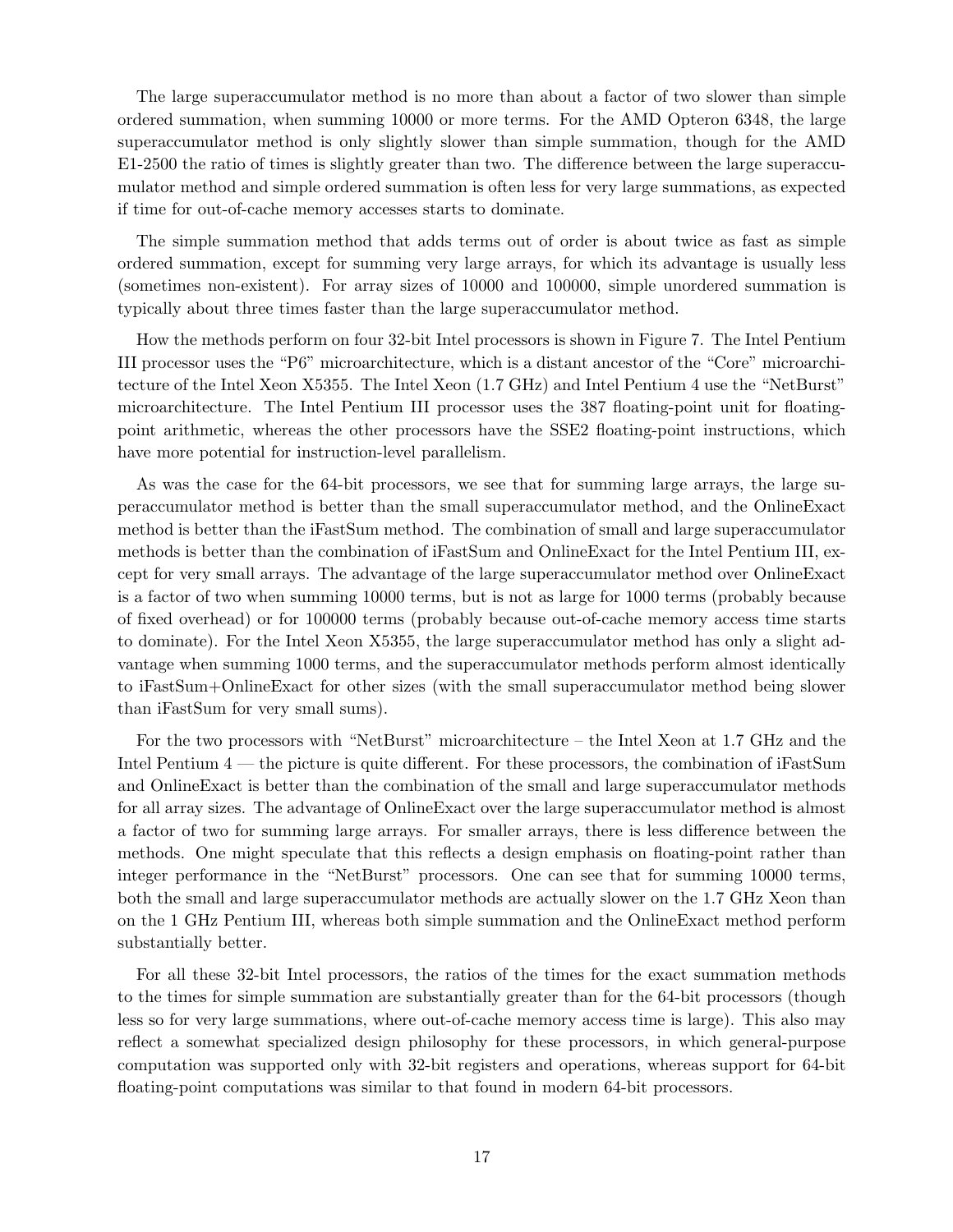Figure 6 shows result on two 32-bit ARM processors. For the ARMv6 processor, the combination of small and large superaccumulator methods performs better than iFastSum+OnlineExact, but for the Cortex-A9 ARMv7 processor the comparison is mixed. The exact summation methods are again slower compared to simple summation than is the case for the modern 64-bit processors.

Finally, Figure 9 shows results for two UltraSPARC 64-bit processors. For both processors, the combination of the small and large superaccumulator methods performs significantly better than iFastSum+OnlineExact. The performance of the superaccumulator methods is slower compared to simple summation for these processors than for the 64-bit Intel and AMD processors. One should note that the UltraSPARC T2 Plus is optimized for multi-threaded workloads, with 8 threads per core, so a performance comparison using a single thread, as here, may be misleading.

One can measure the fixed overhead of the small superaccumulator method by looking at the ratio of the time per term for 10 terms and for 100 terms. This ratio is roughly 2 for most of the processors tested. Assuming that the time for a summation can be modelled as  $a + bN$ , where N is the number of terms, a is the fixed cost, and b is the per term cost, one can work out that  $a/b$  is about 12.5, as was mentioned earlier. This model does not work well for the large superaccumulator method, perhaps because the "fixed" overhead is not actually fixed when  $N$  is small, since the number of chunks used in the large superaccumulator will grow at a substantial rate with the number of terms summed when N is still fairly small.

I did a few timing runs in which the elements of the arrays were randomly permuted before summing them. This has the effect of mixing positive and negative terms randomly (rather than all positive terms coming before all negative terms), and also affects the contents of the superaccumulators at intermediate stages. This permutation had little effect on the performance of the large superaccumulator and OnlineExact methods. However, it did increase the time for the small superaccumulator method on some processors, including recent ones. This is perhaps due to the conditional branch in the inner loop shown in Figure 3, which can be well-predicted if many terms in a row have the same sign, but not if positive and negative terms are mixed, which will affect the time on processors that do speculative execution of instructions that may follow a branch. The time for the iFastSum method was not affected as much, so the relative advantage of the small superaccumulator method over iFastSum was smaller, though the small superaccumulator method was still faster when summing at least 100 terms.

Kahan's (1965) method for reducing summation error (but without producing the exact result) was also tested on all systems. On modern 64-bit processors, computing the exact sum with the large superaccumulator method was faster than Kahan's method for summations of more than about 1000 terms. Kahan's method was significantly faster than the small superaccumulator method only for summations of less than about 100 terms.

I also implemented functions for computing the squared norm of a vector (sum of squares of elements) and the dot product of two vectors (sum of products of corresponding elements) using the small and large superaccumulator methods for the summations. (The products were computed as usual, with rounding to the nearest 64-bit double-precision floating point number.) I compared these implementations with versions using simple ordered and unordered summation. The results for the Intel E3-1230 v2 and the AMD Opteron 6348 are shown in Figures 10 and 11.

The times shown in these figures are somewhat disappointing. Considering that the inner loops of the superaccumulator methods make no use of the processor's floating-point instructions, I had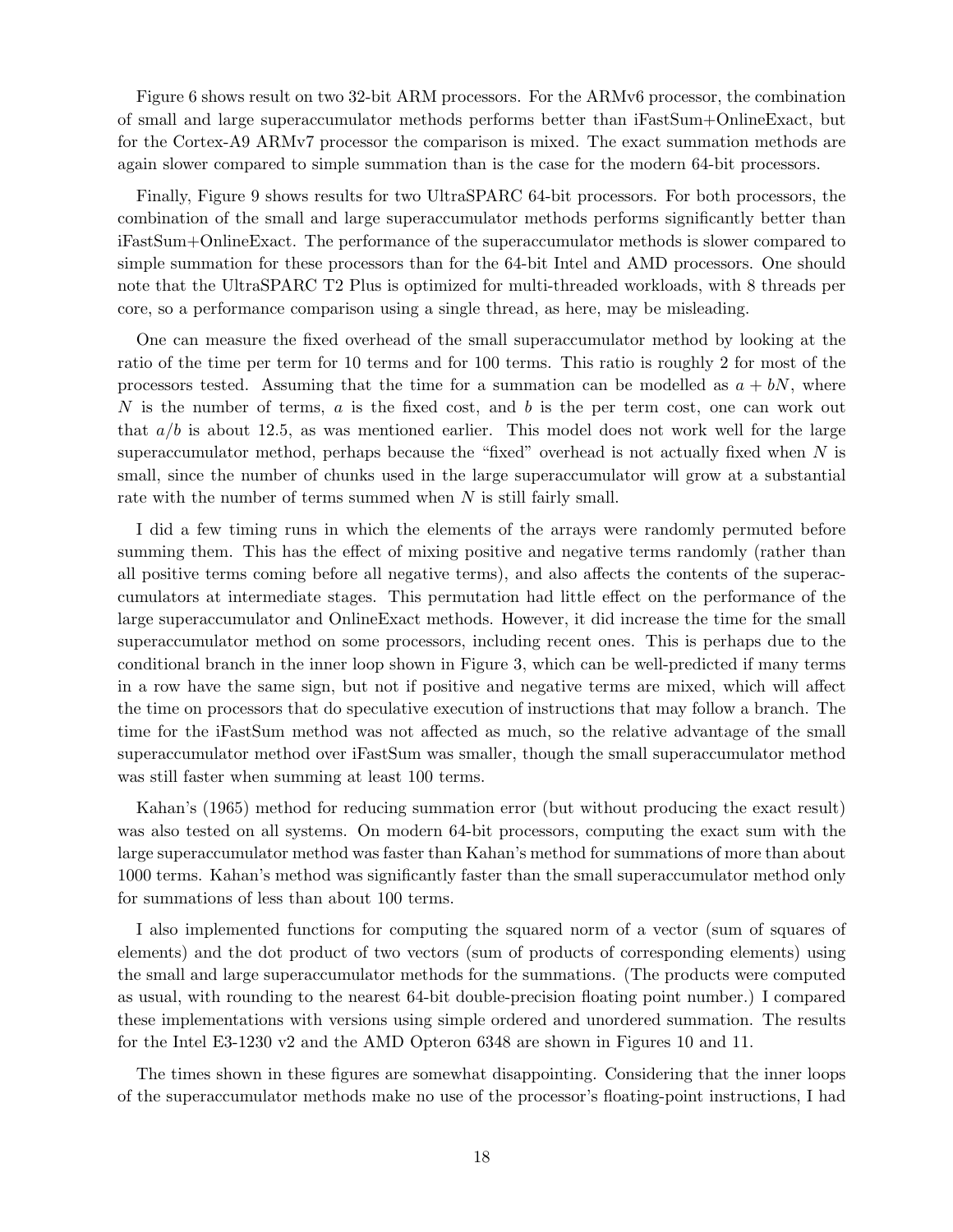

Figure 10: Performance of squared norm on recent Intel and AMD high-end processors.



Figure 11: Performance of dot product on recent Intel and AMD high-end processors.

hoped that the multiplications in these functions would be executed in parallel with the integer operations on the superaccumulator, with the result that the squared norm of a vector would be computed in no more time than required for summing its elements (and similarly for the dot product, if the two vectors remain in cache memory). This is true for the small superaccumulator method on the AMD Opteron 6348, but for the large superaccumulator method on this processor, and for both superaccumulator methods on the Intel E3-1230 v2, the time required for computing the squared norm is noticeably greater than the time for summing the elements with the same method. In contrast the times for computing the squared norm using simple ordered and unordered summation are indistinguishable from the times for simple summation, for vectors of length 1000 or more. The picture is the same for computation of the dot product, until the greater memory required becomes a factor for large vectors.

The reason for this worse than expected performance is not apparent, but one might speculate that the compilers simply fail to arrange instructions in a manner that would allow for exploitation of the instruction-level parallelism that would seem to be possible. Note, however, that for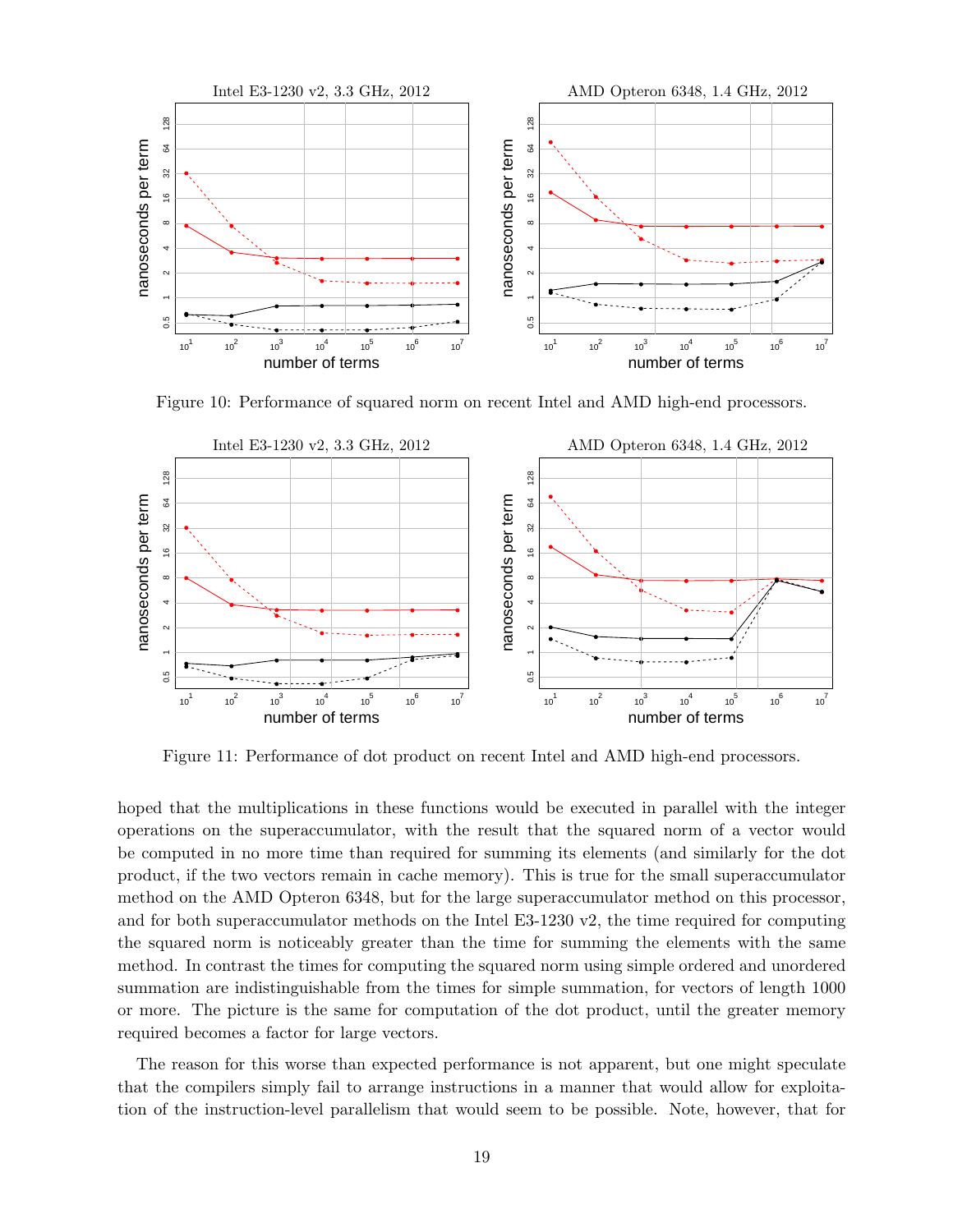large vectors the times to compute the squared norm or dot product with exact summation are nevertheless still less than a factor of two greater than the times using simple ordered summation.

More information on these performance assessments, including details of the computer systems and compilers used, is included in the supplementary information for this paper.

#### Discussion

On modern 64-bit processors, serial implementations of the two new exact summation methods introduced in this paper dominate, in combination, what appears to be the best combination of previous exact summation methods — the iFastSum and OnlineExact methods of Zhu and Hayes (2010). The advantage is typically about a factor of two for large summations. Note also that the superaccumulator methods produce a finite final result whenever the correct rounding of the exact sum is representable as a finite 64-bit floating-point number, whereas the methods of Zhu and Hayes may produce overflow even when the final result can be represented.

With the improvement in performance obtained with these superaccumulator methods, exact summation is less than a factor of two slower than simple ordered summation, and about a factor of three slower than simple unordered summation, when summing more than a few thousand terms. For large vectors, computing the sum exactly is faster than attempting to reduce (but not eliminate) error using Kahan's (1965) method, and Kahan's method has a significant speed advantage only when the number of terms is less than about one hundred.

For many applications, the modest extra cost of computing the exactly-rounded sum may be well worth paying, in return for the advantages of accuracy. Exact summation also has the natural advantage of being reproducible on any computer system that uses standard floating point, unlike the situation when a variety of unordered summation methods are used.

The implementation of the small and large superaccumulator methods can probably be improved. In the inner loop of the small superaccumulator method, the conditional branch testing whether a term is positive or negative could be eliminated (shifting the term right to produce all 0s or all 1s, then XOR'ing to conditionally negate), although this might be slower when the terms actually all have the same sign. The significant variation in performance seen with different compilers may indicate that none of them are producing close to optimal code. Future compiler improvements might therefore speed up the performance of the exact summation methods. Alternatively, it seems likely that performance could be improved by rewriting the routines in assembly language.

One would also expect that using more than one processor core would allow for faster exact summation. Collange, Defour, Graillat, and Iakymchuk (2015a,b) and Chohra, Langlois, and Parello (2015) both describe parallel implementations of exact summation. Although these authors consider a variety of parallel architectures, I will limit discussion here to parallelizing exact summation on a shared memory system with multiple general-purpose processor cores or threads.

In this context, any exact summation method can be parallelized in a straightforward way by simply splitting the array to be summed into parts, summing each part in parallel (retaining the full exact sum) and then adding together the partial sums before finally rounding to a single 64 bit floating point number. For the methods of this paper, this would require writing a routine to add together two small superaccumulators, a straightforward operation that would take time comparable to that for producing the final rounded result from a small superaccumulator. Of course,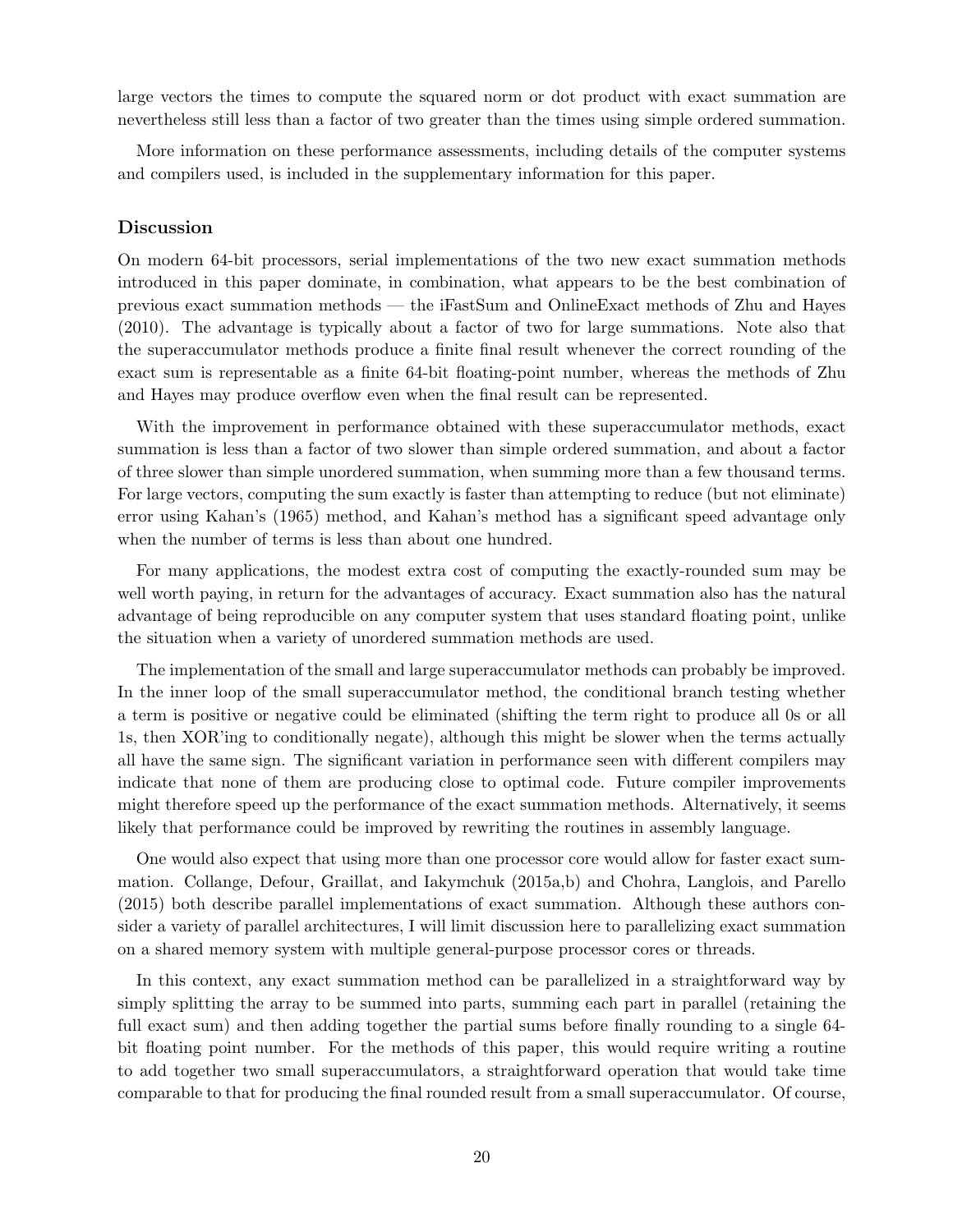it is possible that more integrated algorithms might be somewhat faster, but for large summations, this simple approach should exploit most of the possible parallelism available from using a modest number of cores (eg, the two to eight cores typical on current workstations).

For very large summations, the results in Figures 5 and 6 suggest that only a few cores will be needed to reach the limits imposed by memory bandwidth. For example, the Intel Xeon E3-1230 v2 processor has a maximum memory bandwidth of 25.6 GBytes/s, which is 0.3125 ns per 8-byte floating-point value. When summing arrays of  $10<sup>7</sup>$  elements, the large superaccumulator method takes 1.16 ns/term, which is 3.7 times larger than the limit imposed by memory bandwidth, suggesting that 4 cores would be enough to sum terms at the maximum possible rate. Since the bandwidth achievable in practice is probably less than the theoretical maximum, it may be that fewer than 4 cores or threads would suffice. (The E3-1230 v2 processor has 4 cores, each of which can run 2 threads.)

The issue is more complex for summations of around  $10^4$  to  $10^6$  terms, which may well reside in faster cache memory, which may or may not be shared between cores. Experimental evaluations seem essential to investigating the limits of parallel summation in this regime.

One should note that when comparing methods that all produce the exact result, and all do so at the maximum rate, limited by memory bandwidth, the methods can still be distinguished by how many cores or threads they use in order to achieve this. This is an important consideration in the context of a whole application that runs other threads as well, and in the wider context of a computer system performing several jobs,

The small superaccumulator method, as well as iFastSum, are rather slow when summing only a few terms, being ten to twenty times slower than simple ordered summation. The small superaccumulator method sets 67 8-byte chunks to zero on initialization, and must scan them all when producing a rounded result. This fixed cost dominates the per term cost when summing only a few terms. This will limit use of exact summation in applications where many small summations are done, which might be of as few as three terms. (Sums of two terms are exactly rounded with standard floating-point arithmetic.)

Several approaches could be considered for reducing this fixed overhead. One might replace the full array of 67 chunks with a small list of the non-zero chunks. Or one might instead keep track of which chunks are non-zero in a bit array, foregoing actually setting the value of a chunk until it becomes non-zero, and also using these bits to quickly locate the non-zero chunks when producing the final rounded result. These approaches would increase the cost per term, so the current small superaccumulator method would probably still be the fastest method for moderate-size summations.

My original motivation for considering exact summation was improving the accuracy of the sample mean computation in R. In this application, the overhead of calling the mean function in the interpretive R implementation will dominate the fixed overhead of the small superaccumulator method, so finding a faster method for very small summations is not essential.

Computing the sample mean by computing the exactly rounded sum of the data items and then diving by the number of items will not produce the correct rounding of the exact sample mean, though it will be quite close (assuming overflow does not occur). However, it should be straightforward to write a function that directly produces the correct rounding of the value in a small superaccumulator divided by a positive integer. I plan to soon implement such an exact sample mean computation in my pqR implementation of R (Neal, 2013–2015).